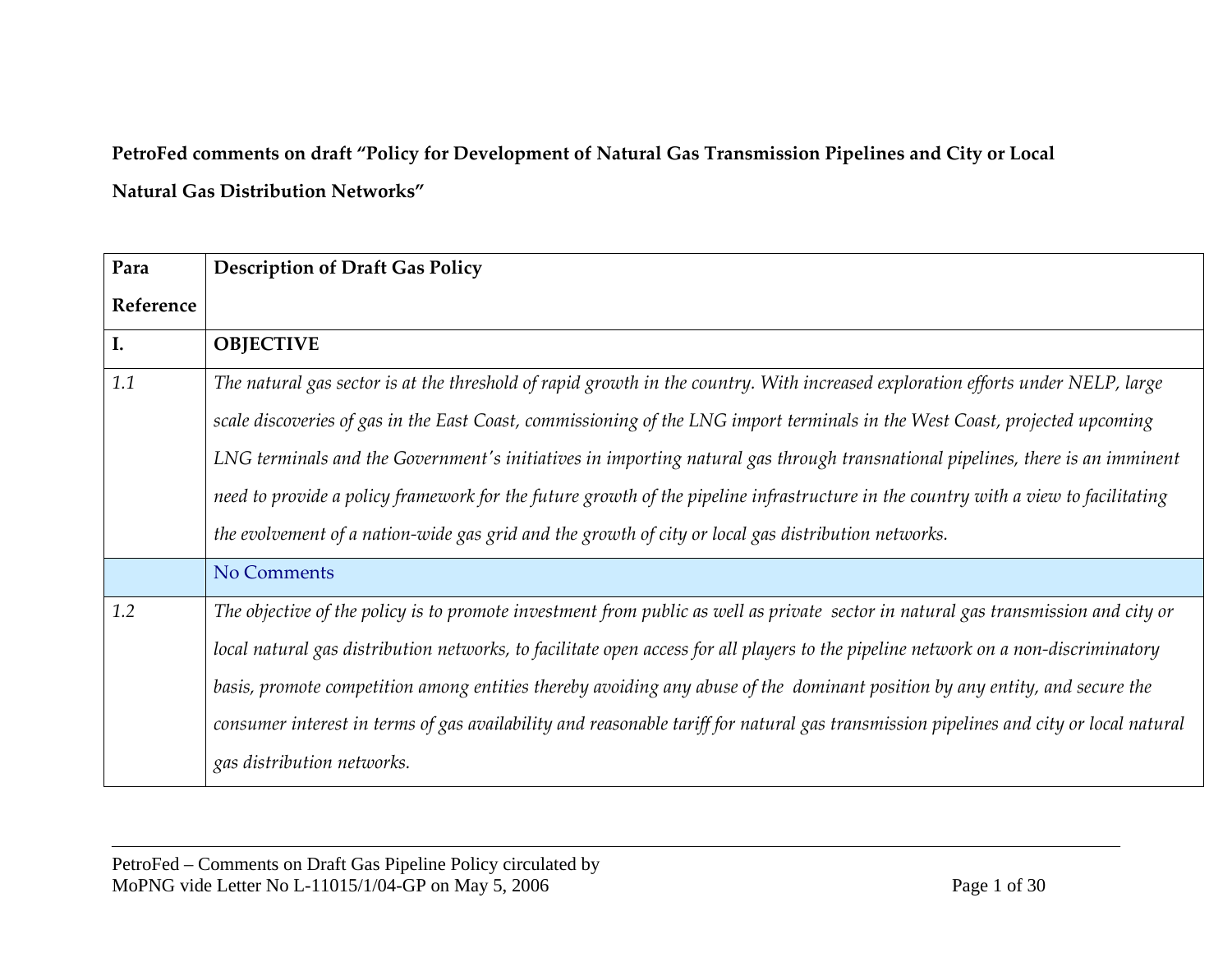| Para           | <b>Description of Draft Gas Policy</b>                                                                                                  |
|----------------|-----------------------------------------------------------------------------------------------------------------------------------------|
| Reference      |                                                                                                                                         |
|                | Policy framework should provide for fiscal stability.                                                                                   |
| 1.3            | The Petroleum & Natural Gas Regulatory Board Act, 2006 (herein after referred to as the Act) provides the legal framework for           |
|                | the development of the natural gas transmission pipelines and city or local gas distribution networks. This policy may be read in       |
|                | conjunction with the provisions in the Act and the rules and regulations framed there under. Unless otherwise stated, the various       |
|                | terms and phrases used in this policy will have the same meaning as stated in the Act and the rules and regulations framed              |
|                | thereunder.                                                                                                                             |
|                | It is inferred that Central Government is empowered by the Act vide clause 42(2) to make such policies. The second                      |
|                | sentence of this para 1.3, therefore, could be amended to read "This policy is issued pursuant to clause 42(2) of the                   |
|                | Act and the Rules"                                                                                                                      |
| $\overline{2}$ | <b>APPLICABILITY</b>                                                                                                                    |
| 2.1            | This policy will apply to all natural gas transmission pipelines and city or local natural gas distribution networks except for the     |
|                | following:                                                                                                                              |
| 2.1.1          | Pipelines for supplying gas to a specific consumer;                                                                                     |
| 2.1.2          | Upstream pipelines.                                                                                                                     |
|                | The exclusion of "specific consumer" pipelines from the purview of this policy (as in the case of Act also), needs to<br>$\blacksquare$ |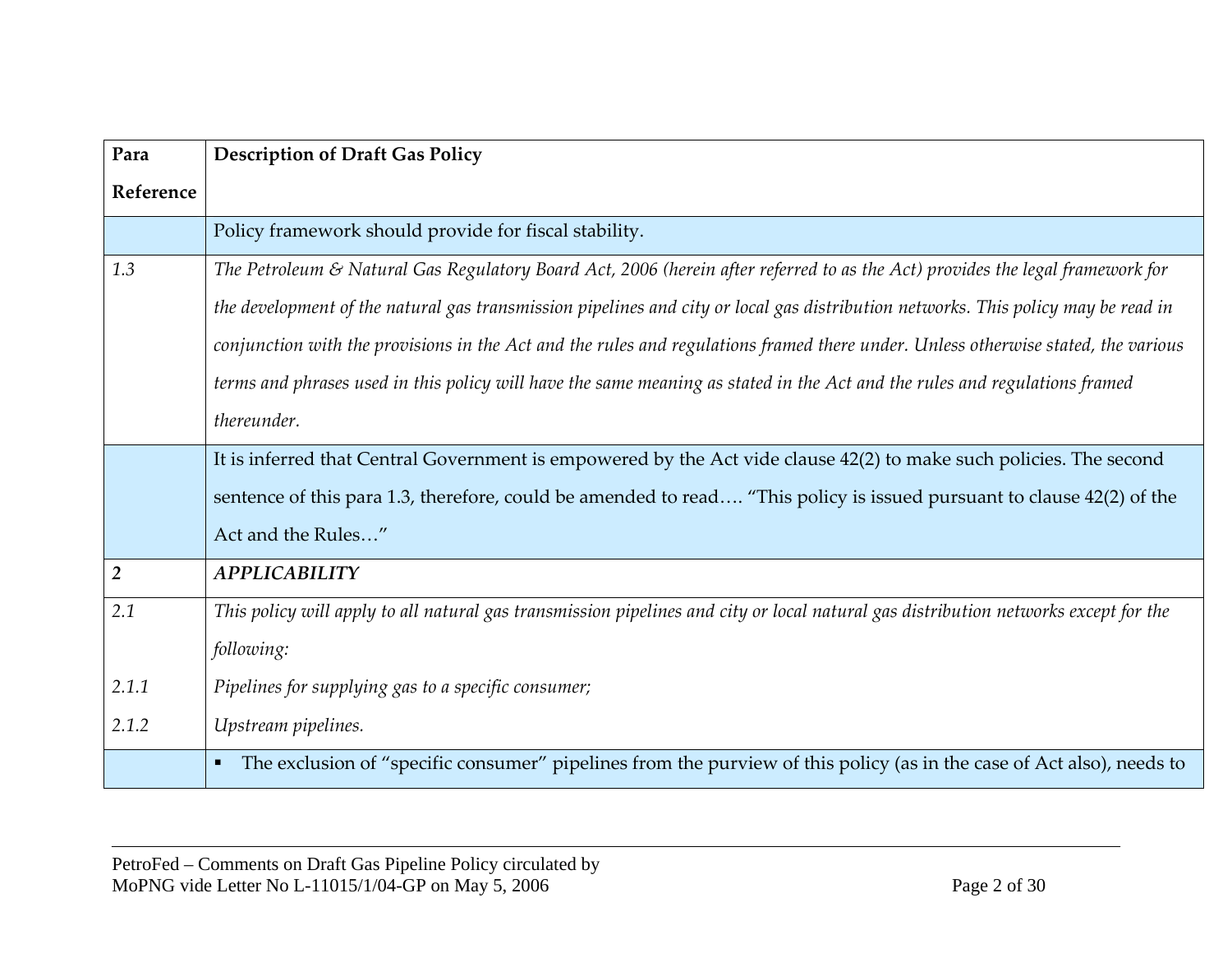| Para      | <b>Description of Draft Gas Policy</b>                                                                                      |
|-----------|-----------------------------------------------------------------------------------------------------------------------------|
| Reference |                                                                                                                             |
|           | qualify that, if such pipeline infrastructure is put to commercial usage for carrying gas of other than specific            |
|           | consumer, prior permission from the Board would be required to carry others' gas and if such permission is                  |
|           | granted the pipeline operations would thereafter be regulated by the Board. This is because captive pipelines will          |
|           | be out of the purview of the act and will not be subject to regulations.                                                    |
|           | Definition of "specific consumer" pipeline must lay a precondition that the pipelines are owned by that "specific           |
|           | consumer"                                                                                                                   |
|           | <b>International Experience</b>                                                                                             |
|           | Mexico                                                                                                                      |
|           | Pursuant to the Natural Gas Regulations, natural gas pipeline transportation services are subject to a federal permit<br>н. |
|           | granted by the Energy Regulatory Commission (CRE).                                                                          |
|           | There are two types of natural gas transportation permits: open access and self-use. Open access transportation             |
|           | permits are granted to those transmission systems that will serve very much like a utility: they are compelled to           |
|           | grant open access on a not unduly discriminatory basis, to any user that requests the service, provided there is            |
|           | available capacity in the system and the parties reach an agreement on the subject matter, as provided under the            |
|           | General Terms of Service approved by the CRE (GTS).                                                                         |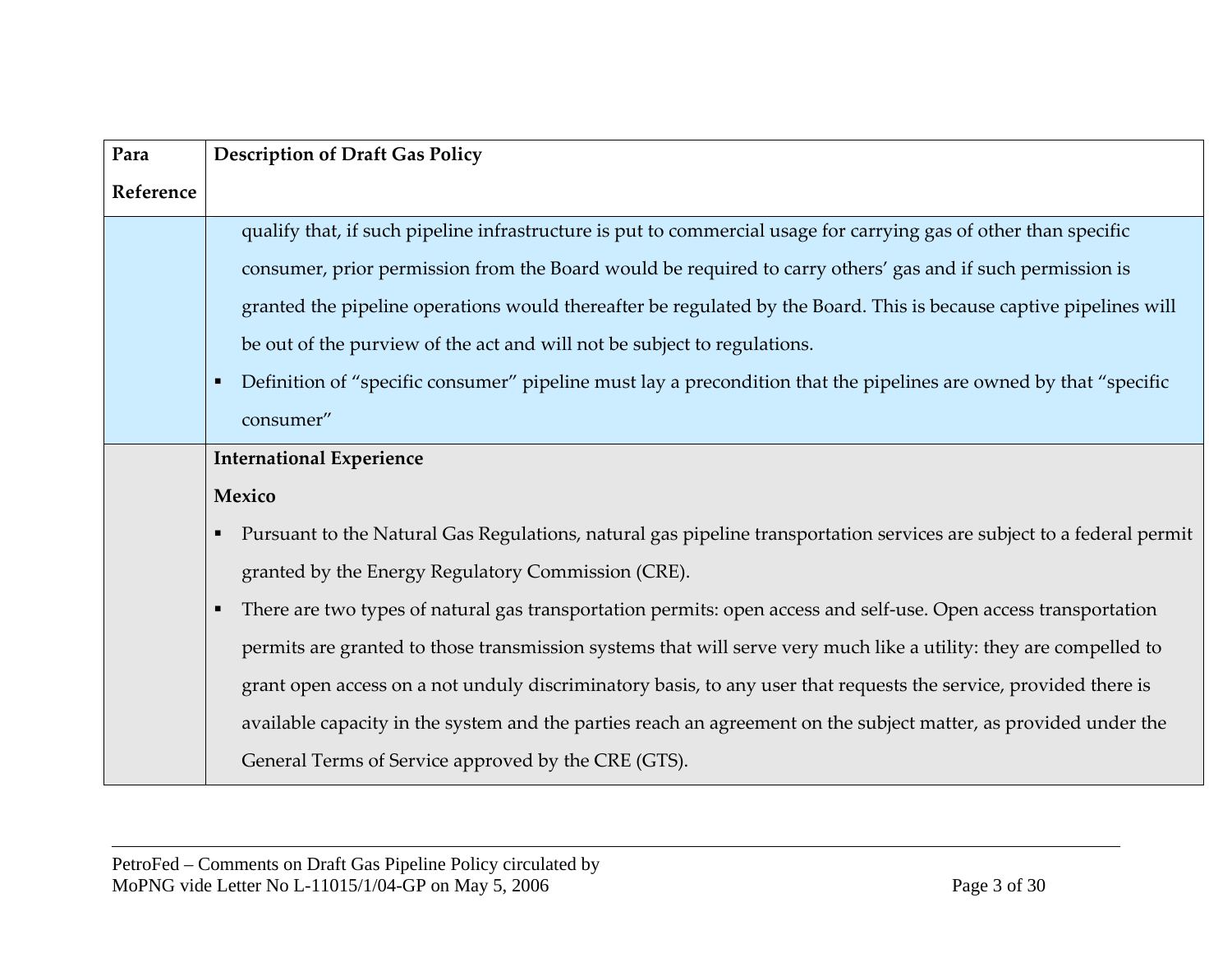| Para      | <b>Description of Draft Gas Policy</b>                                                                                            |
|-----------|-----------------------------------------------------------------------------------------------------------------------------------|
| Reference |                                                                                                                                   |
|           | For obvious reasons, open access transportation permit holders are heavily regulated and supervised by the CRE.<br>$\blacksquare$ |
|           | Self-use transportation permits, on the other hand, are exclusively granted to end users or a group of end users                  |
|           | organised in a consumption club company, whose transmission systems will not be providing open access services.                   |
|           | There are no restrictions in terms of length and width of the pipeline or the capacity of the system, or the number of            |
|           | end users that can form part of a self-use gas consumption club company.                                                          |
|           | Source: Energy Regulatory Commission, PwC Analysis                                                                                |
|           | Ireland                                                                                                                           |
|           | Section 39A(1) of the 1976 Act (as amended by the Gas (Interim) Regulation Act 2002 (the "2002 Act")) provides<br>$\blacksquare$  |
|           | that a person, including National Gas Company (BGE), shall not without the consent of the Commission for Energy                   |
|           | Regulation (the "CER"), construct a pipeline (other than an upstream pipeline) on, over or under the surface of                   |
|           | land or of any seabed that it situated in the territorial seas of the Irish State or a designated area (as defined under          |
|           | the Continental Shelf Act 1968).                                                                                                  |
|           | Source: PwC Analysis                                                                                                              |
|           | <b>United Kingdom</b>                                                                                                             |
|           | Offshore infrastructure is generally constructed, owned and operated by private companies - in most                               |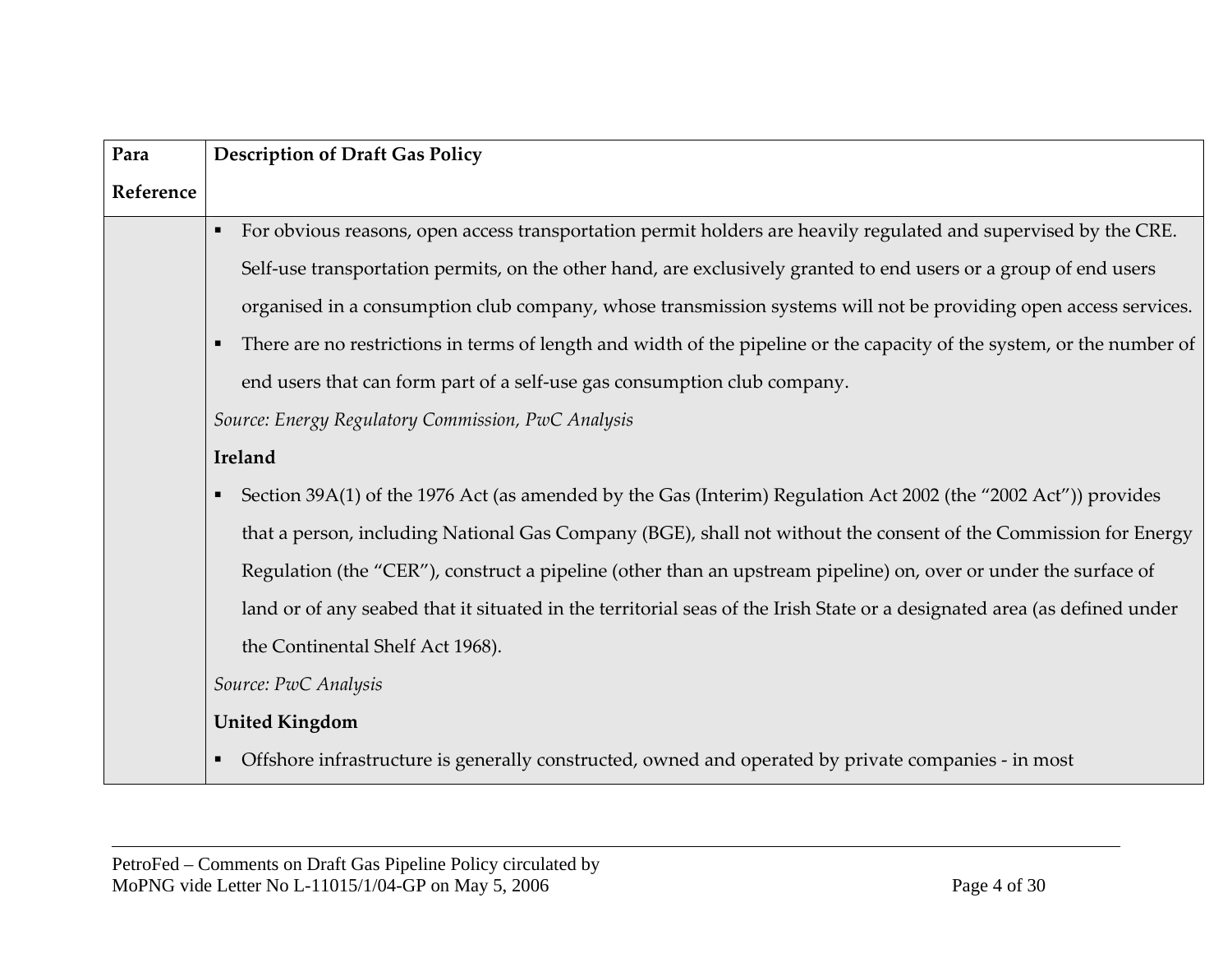| Para           | <b>Description of Draft Gas Policy</b>                                                                                                 |
|----------------|----------------------------------------------------------------------------------------------------------------------------------------|
| Reference      |                                                                                                                                        |
|                | circumstances, by licensees developing offshore natural gas fields.                                                                    |
|                | The principal legislation applying in relation to the construction and operation of offshore infrastructure is the<br>$\blacksquare$   |
|                | Petroleum Act 1998. The terms of the applicable production licence and field development programme approved                            |
|                | by the DTI will also regulate, to a large extent, the construction and operation of offshore infrastructure.                           |
|                | Source: PwC Analysis                                                                                                                   |
| 2.2            | The Petroleum & Natural Gas Regulatory Board established under the Petroleum & Natural Gas Regulatory Board Act, 2006                  |
|                | (hereinafter referred to as the Board) shall ensure selection of an entity to lay, build, operate or expand a natural gas transmission |
|                | pipeline or a city of local natural gas distribution network in a transparent and objective manner with a view to facilitating         |
|                | investments in the sector and protecting the interests of the consumers.                                                               |
|                | This is in accordance with Section 15(3) of the Act.<br>$\blacksquare$                                                                 |
|                | Selection of entity to be based on a transparent and objective competitive process to determine the entity.<br>$\blacksquare$          |
| $\mathfrak{Z}$ | <b>CATEGORIZATION OF PIPELINES</b>                                                                                                     |
|                | The natural gas pipelines are categorized as follows: -                                                                                |
| (i)            | Low-pressure pipelines - All pipelines developed for transportation of natural gas at operating pressure upto the level, as            |
|                | notified by the Board from time to time.                                                                                               |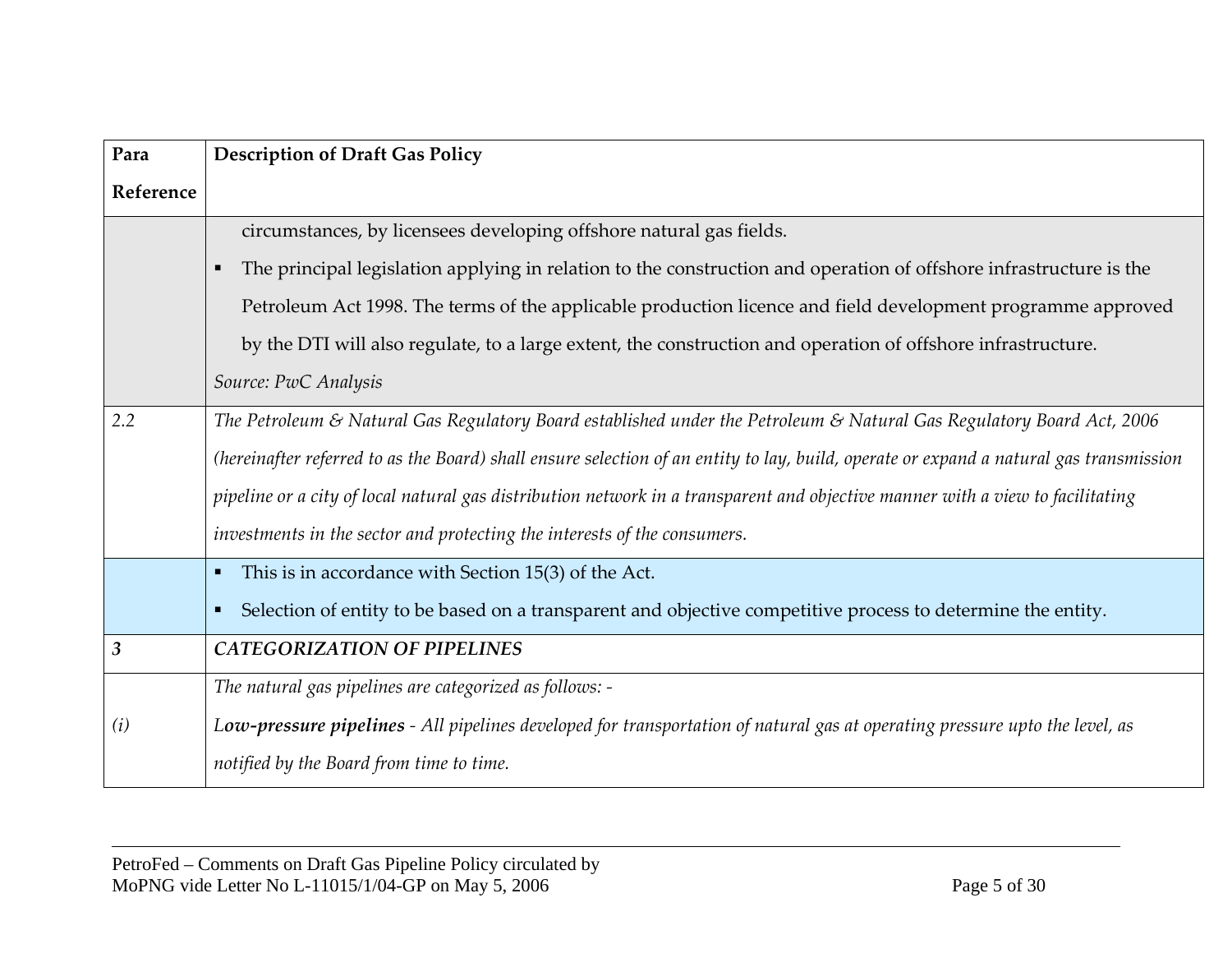| Para      | <b>Description of Draft Gas Policy</b>                                                                                                                                                                                                                                                                                                                                                                                                                                                                                                                                                                                                                                                                                                                                                                                                                                                                                                                                                                                                                      |
|-----------|-------------------------------------------------------------------------------------------------------------------------------------------------------------------------------------------------------------------------------------------------------------------------------------------------------------------------------------------------------------------------------------------------------------------------------------------------------------------------------------------------------------------------------------------------------------------------------------------------------------------------------------------------------------------------------------------------------------------------------------------------------------------------------------------------------------------------------------------------------------------------------------------------------------------------------------------------------------------------------------------------------------------------------------------------------------|
| Reference |                                                                                                                                                                                                                                                                                                                                                                                                                                                                                                                                                                                                                                                                                                                                                                                                                                                                                                                                                                                                                                                             |
|           | Introduction of category called "Low Pressure Pipelines" is not required. This category is neither defined in the<br>٠<br>Act nor used in the draft Policy, except in definition of Transmission pipelines, wherein its usage is again<br>avoidable.<br>If this means pipelines carrying gas at lower pressures than "Medium Pressure" (as defined in the the Act), then<br>п<br>pipelines of this type, used typically for internal distribution at users' end, should not need authorization as per the<br>provisions of the Act. Nor would these pipelines be used for commercial transportation of gas and be allowed to<br>be charged tariff and therefore not be regulated and sought or given third party access on commercial basis.<br>Only the terminology as used in Act be used in the Policy to avoid any lack of clarity or conflict of terminology.<br>п<br>Further, explanation to Section 2 clause (i) of the Act requires Central Government to notify pressure levels to be<br>٠<br>considered as 'high pressure' and 'medium pressure'. |
|           |                                                                                                                                                                                                                                                                                                                                                                                                                                                                                                                                                                                                                                                                                                                                                                                                                                                                                                                                                                                                                                                             |
|           | <b>International Experience</b>                                                                                                                                                                                                                                                                                                                                                                                                                                                                                                                                                                                                                                                                                                                                                                                                                                                                                                                                                                                                                             |
|           | Romania                                                                                                                                                                                                                                                                                                                                                                                                                                                                                                                                                                                                                                                                                                                                                                                                                                                                                                                                                                                                                                                     |
|           | • Natural gas national transport system is the natural gas transport system under high pressure regime, over 6 Bars,                                                                                                                                                                                                                                                                                                                                                                                                                                                                                                                                                                                                                                                                                                                                                                                                                                                                                                                                        |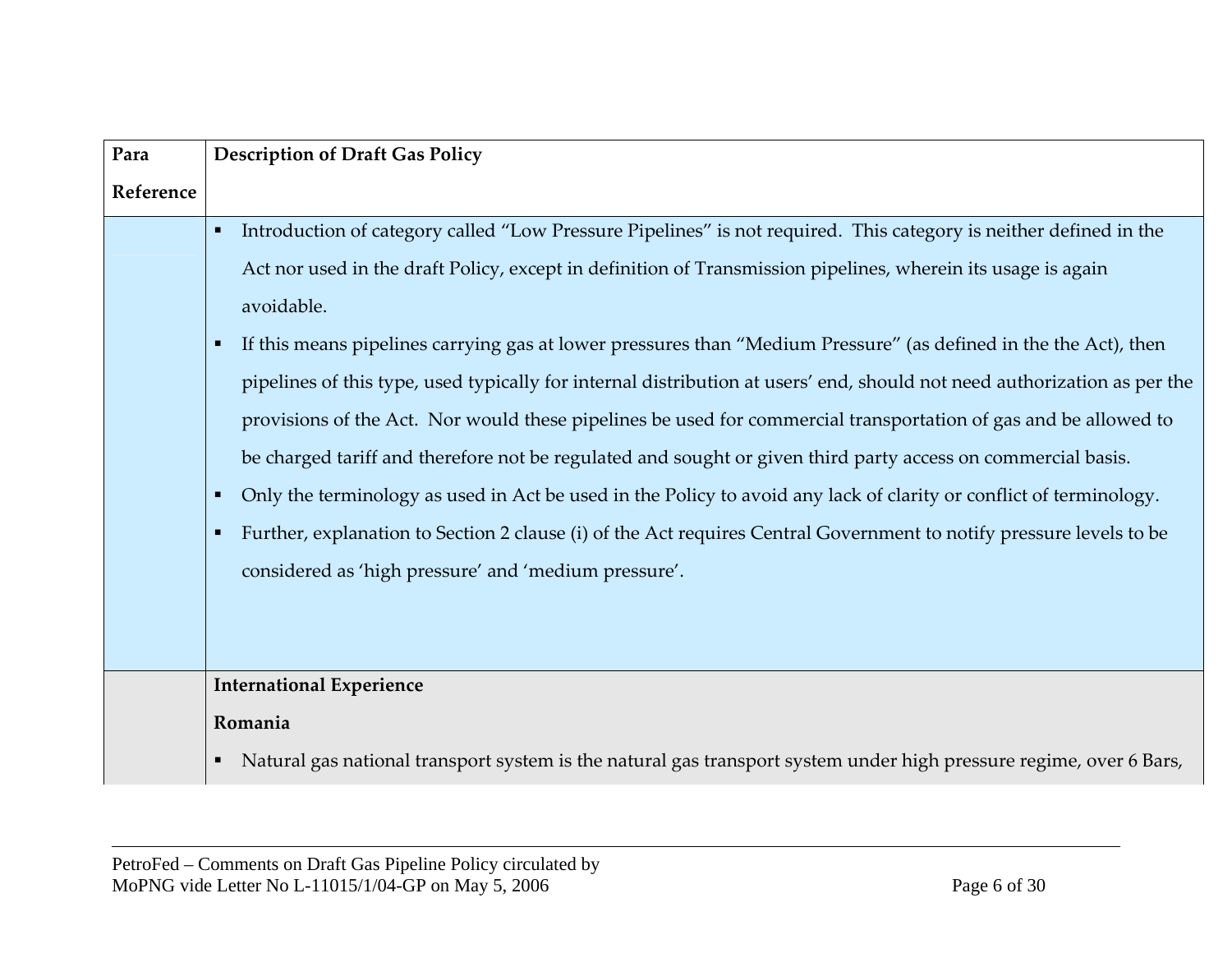| Para      | <b>Description of Draft Gas Policy</b>                                                                                             |
|-----------|------------------------------------------------------------------------------------------------------------------------------------|
| Reference |                                                                                                                                    |
|           | made up of trunk pipelines, as well as of all the installation, equipment and due facilities, that ensure the taking               |
|           | over of natural gas extracted from operations parameters or that from the import and its transport for to be                       |
|           | delivered to the distributors, direct consumers, export and/or storage.                                                            |
|           | Natural gas distribution activity consists of feeding a system of more final consumers in an area, connected by                    |
|           | some distribution pipelines under pressure regime of no more than 6 Bars.                                                          |
|           | Source: Law on Natural Gas Regulations, The Parliament of Romania, PwC Analysis                                                    |
|           | Spain                                                                                                                              |
|           | Transmission is regarded as a regulated activity under the Hydrocarbon Law. The activity is carried out by entities                |
|           | which transmit gas through the primary and secondary pipeline networks.                                                            |
|           | The primary transmission network consists mainly of high-pressure pipelines (ie, those pipelines with a pressure                   |
|           | greater than 60 bar) and compressor stations. The secondary transmission network consists of lower pressure                        |
|           | pipelines (ie, those pipelines with a pressure of between 16 and 60 bar).                                                          |
|           | Source: The Hydrocarbon Sector law 34/1998, PwC Analysis                                                                           |
| (ii)      | Upstream pipelines - Pipelines constructed and/or operated as part of gas production project which are used to carry natural gas   |
|           | from one or more than one such projects to processing plants or terminals or final coastal landing terminals, laid and operated by |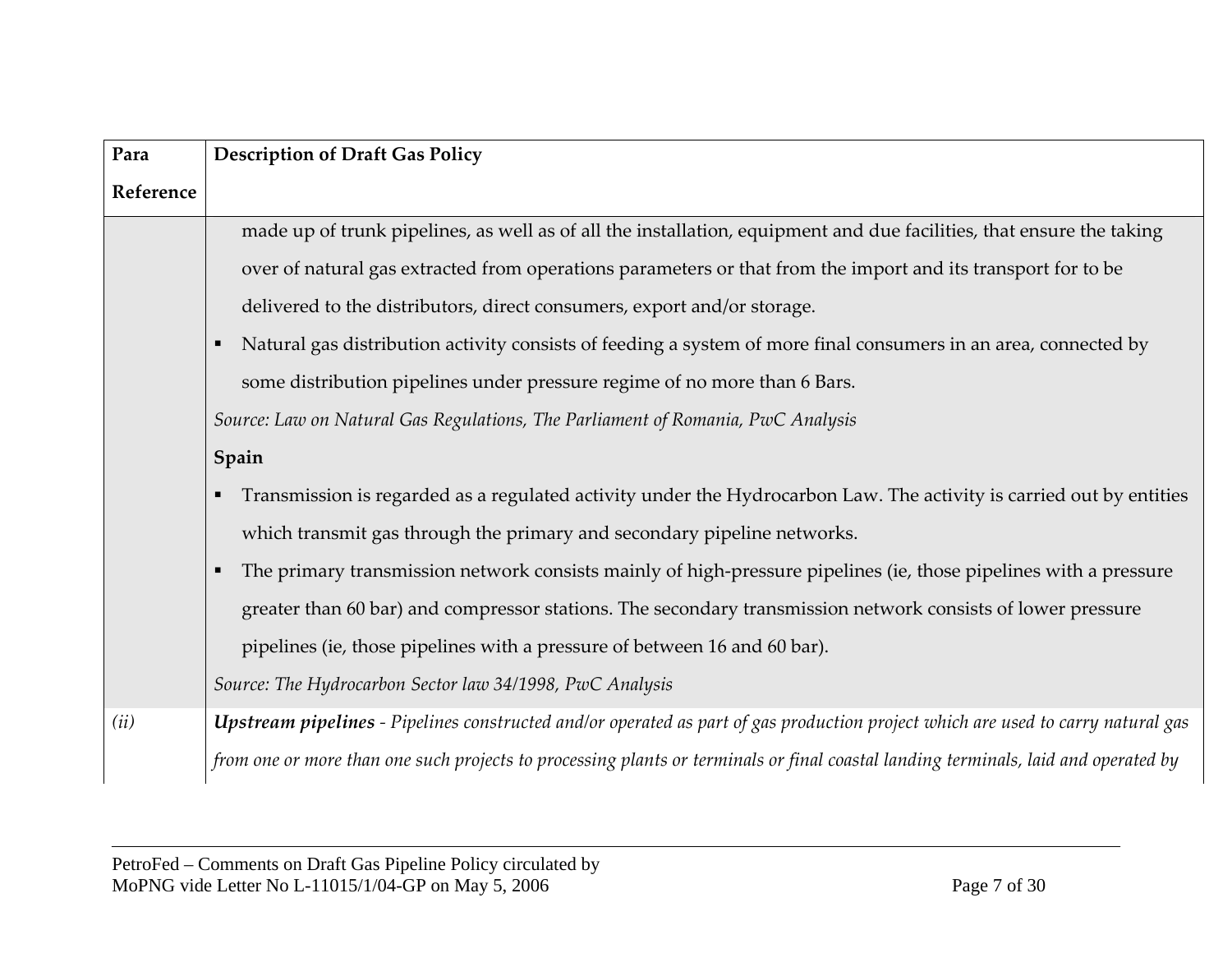| Para      | <b>Description of Draft Gas Policy</b>                                                                                               |
|-----------|--------------------------------------------------------------------------------------------------------------------------------------|
| Reference |                                                                                                                                      |
|           | the producer or his designated agency. Upstream pipelines also include transnational pipelines and/or sub-sea pipelines from other   |
|           | countries up to the Indian border.                                                                                                   |
|           | Upstream pipelines should also include gas pipelines within the boundaries of LNG terminal.                                          |
| (iii)     | Pipelines laid to supply natural gas to a specific consumer - Pipelines laid to supply gas only to a specific captive consumer       |
|           | at any pressure.                                                                                                                     |
|           | Definition of "specific consumer" pipeline must lay a precondition that the pipelines are owned by that "specific                    |
|           | consumer" to ensure that the pipeline is not allowed to be built by any other entity than the consumer.                              |
| (iv)      | Transmission pipelines - All pipelines authorized by the Board from time to time and other than low pressure pipelines, city or      |
|           | local natural gas distribution networks, upstream pipelines and captive pipelines.                                                   |
|           | Reference to "low pressure" pipelines here is avoidable.                                                                             |
| 4.        | <b>GRANT OF AUTHORIZATION</b>                                                                                                        |
| 4.1       | No transmission pipeline or the city or local gas distribution network will be laid, built, operated or expanded without the         |
|           | authorization by the Board.                                                                                                          |
|           | Provided that such an authorization for transmission pipeline shall be granted to any entity only if the design pipeline capacity is |
|           | at feast 33% more than the capacity requirements of the concerned entity plus the firmed up contracted capacity (termed as total     |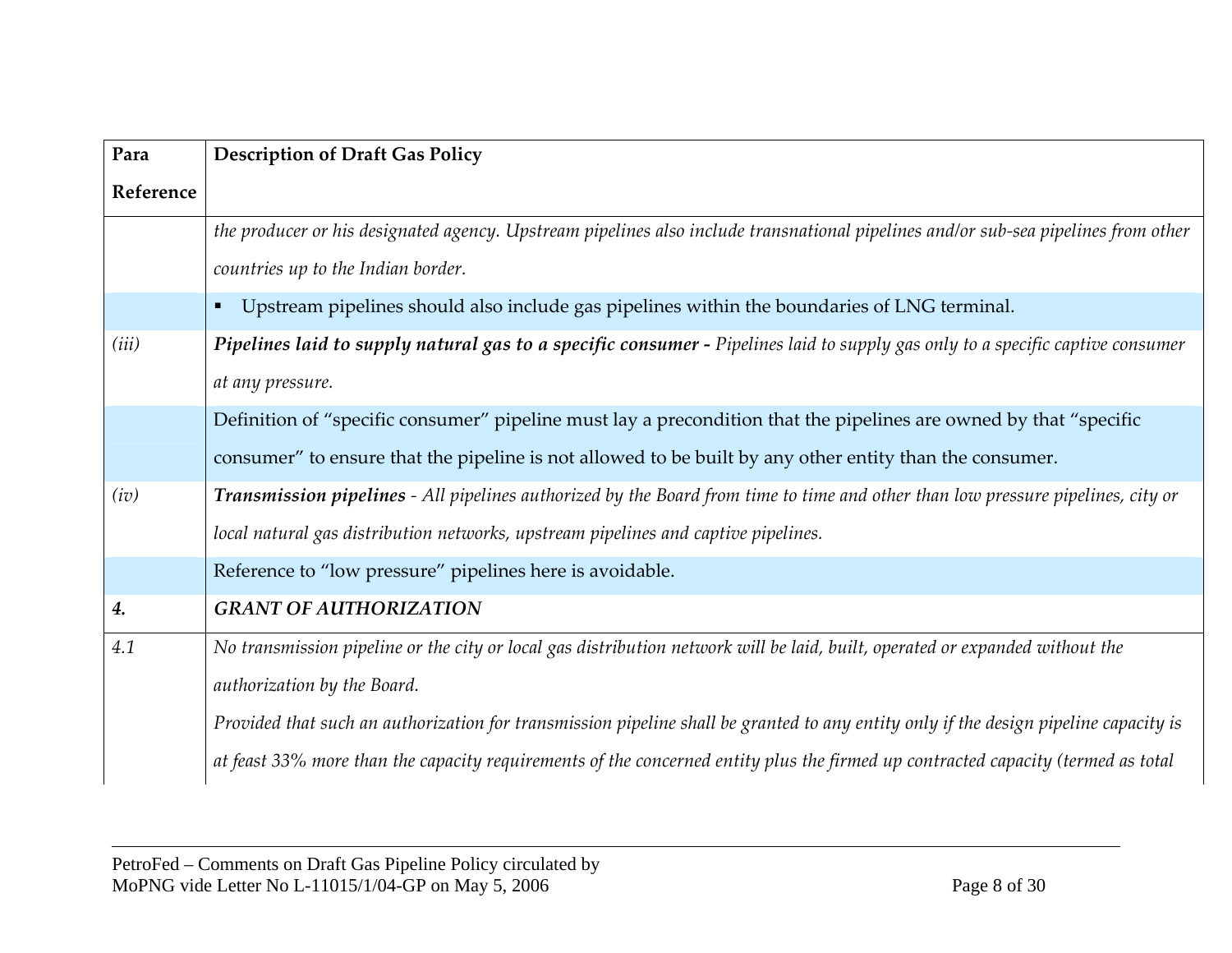| Para      | <b>Description of Draft Gas Policy</b>                                                                                         |
|-----------|--------------------------------------------------------------------------------------------------------------------------------|
| Reference |                                                                                                                                |
|           | capacity) and this extra capacity is available for use on common carrier basis by any third party on open access and non-      |
|           | discriminatory basis at transportation rates laid down by the Board. The capacity available under "open access' common carrier |
|           | basis will be allocated on the principle of 'first come first serve' basis.                                                    |
|           | • Second para under Clause 4.1 lays down a precondition that pipeline must have "design capacity" of more than                 |
|           | 33% more than the capacity requirement of the entity.                                                                          |
|           | The term "design capacity" needs to be defined explicitly.<br>٠                                                                |
|           | Also the draft implies that the pipeline laying entity would have its gas quantity to carry, which goes against the<br>٠       |
|           | spirit of clause 21(1) of Act in which it is envisaged that over a finite period all transmission entities would separate      |
|           | themselves from producing or gas trading entities.                                                                             |
|           | A compulsory 33% (or for that matter any such margin defined) would be arbitrary in nature and may lead to<br>п.               |
|           | stranded assets exposing the developer to market risk. It is also possible that cost of stranded capacity may outstrip         |
|           | the infrastructure benefit.                                                                                                    |
|           | It may please be noted that the developers are very much willing to create these additional capacities. They would,<br>٠       |
|           | however, be compelled to pass on the additional tariff owing to this extra capacity to the available gas shippers              |
|           | than waiting to load on the speculated additional shippers.                                                                    |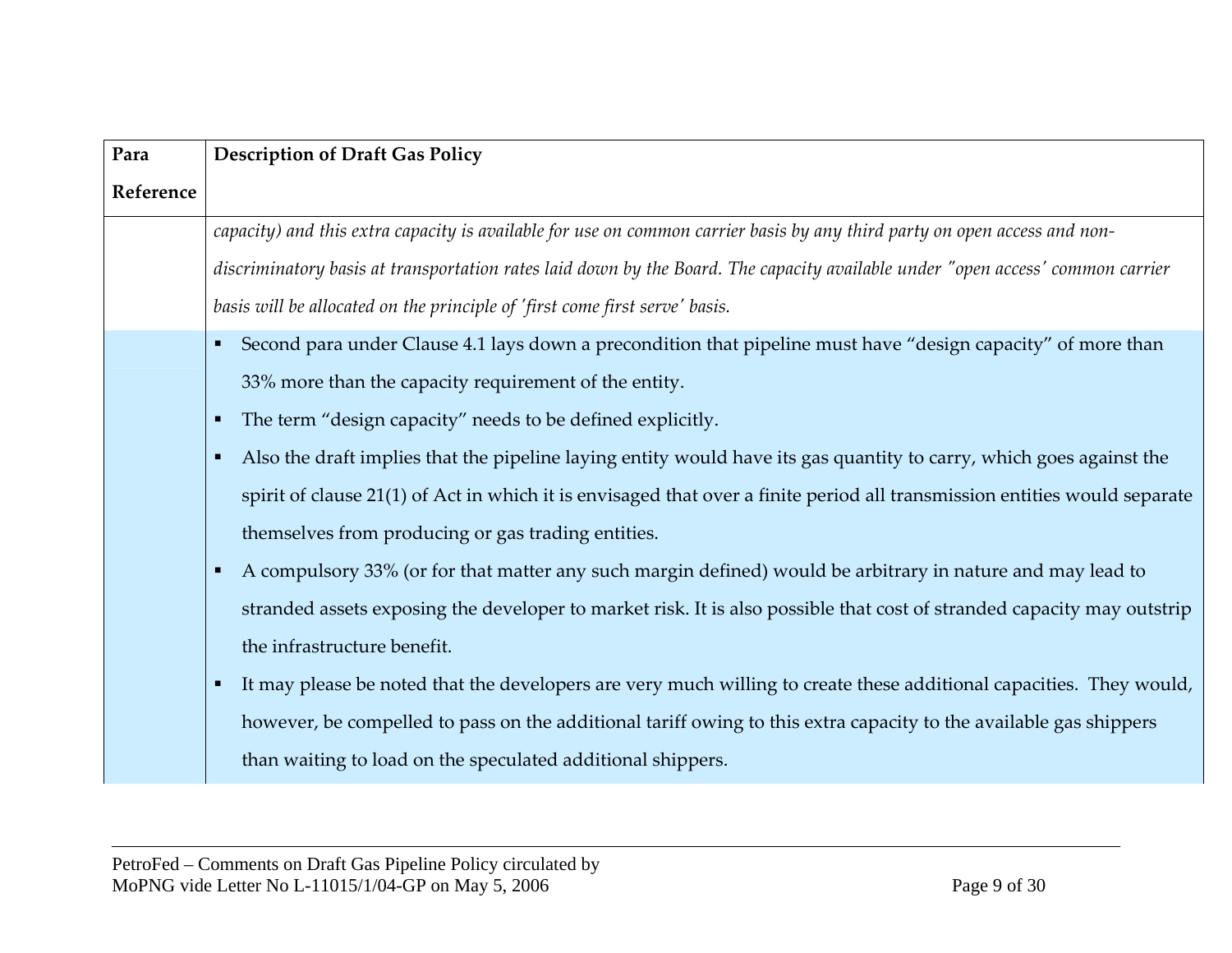| Para      | <b>Description of Draft Gas Policy</b>                                                                                                                                                                                                                                                                                                                                                                                                                                                                                                                                                                                                                                                                                                                                                                                                                                                                                                                                                                                                                                                                                                                                                                                                                                                                                                                                                                                                                                         |
|-----------|--------------------------------------------------------------------------------------------------------------------------------------------------------------------------------------------------------------------------------------------------------------------------------------------------------------------------------------------------------------------------------------------------------------------------------------------------------------------------------------------------------------------------------------------------------------------------------------------------------------------------------------------------------------------------------------------------------------------------------------------------------------------------------------------------------------------------------------------------------------------------------------------------------------------------------------------------------------------------------------------------------------------------------------------------------------------------------------------------------------------------------------------------------------------------------------------------------------------------------------------------------------------------------------------------------------------------------------------------------------------------------------------------------------------------------------------------------------------------------|
| Reference |                                                                                                                                                                                                                                                                                                                                                                                                                                                                                                                                                                                                                                                                                                                                                                                                                                                                                                                                                                                                                                                                                                                                                                                                                                                                                                                                                                                                                                                                                |
|           | This provision may also tend the anchor shippers, if any, to understate their requirements initially and as the<br>market develops, utilize the "extra capacity" planned.<br>This extra capacity is suggested by the draft to be made available on "common carrier" basis. This again is not a<br>practical provision since such a large capacity would not be utilized if does not facilitate "take or pay" contracts.<br>The last sentence in "clause 4.1" is contradictory to the extent that it allows "first come first serve" criteria to be<br>applied for granting access to shippers, despite the pipeline to be on "common carrier" by which it is supposed to<br>be allowing access to the extent of pro-rated to all interested shippers irrespective of their timing of request. "First<br>Come First Serve" is desired and hence "common carrier" term be please deleted. The term "contract carriage" be<br>used to allow "first come first serve" criteria.<br>The phrase "capacity requirements of the concerned entity plus the firmed up contracted capacity", may please be<br>replaced with 'quantity established after an "open season"<br>Extra capacity may please be finalized by the regulator based on potential of gas availability in future, potential of<br>development of additional pipeline infrastructure on the same route and the potential for market development<br>and/or expansion on the route, rather than by arbitrary percentage. |
|           |                                                                                                                                                                                                                                                                                                                                                                                                                                                                                                                                                                                                                                                                                                                                                                                                                                                                                                                                                                                                                                                                                                                                                                                                                                                                                                                                                                                                                                                                                |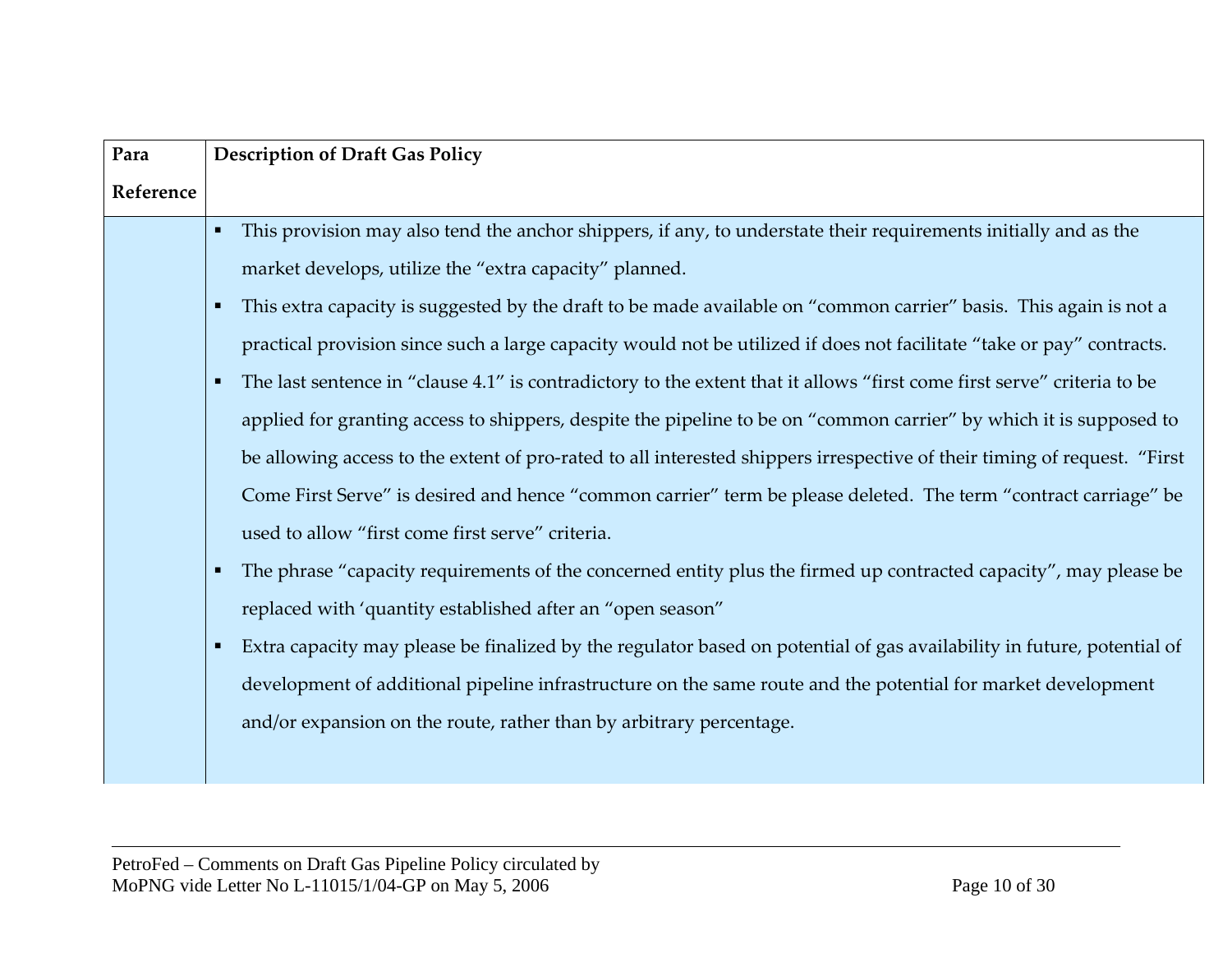| Para      | <b>Description of Draft Gas Policy</b>                                                                                                 |
|-----------|----------------------------------------------------------------------------------------------------------------------------------------|
| Reference |                                                                                                                                        |
|           | <b>Clarifications by MoPNG</b>                                                                                                         |
|           | It was clarified in the MoPNG meeting on the $2nd$ June 2006 that this requirement is prescribed owing to the policy<br>$\blacksquare$ |
|           | of MoF for any industry segment to be given "Infrastructure Status". It was also stated that the 33% requirement                       |
|           | could undergo change by the time policy is promulgated.                                                                                |
|           | <b>International Experience</b>                                                                                                        |
|           | <b>USA</b>                                                                                                                             |
|           | In order to build new pipelines, or expand existing infrastructures, pipeline companies must show to FERC how                          |
|           | the new or expanded pipeline will serve the public interest, that it is economically feasible, and that it does not                    |
|           | have significant environmental impacts. The certification of new pipeline developments is required under Section 7                     |
|           | of the Natural Gas Act.                                                                                                                |
|           | Prospective applicants will be required to provide to FERC detailed information on project design, how capacity<br>$\blacksquare$      |
|           | will be allocated, proposed rates, terms and conditions for service, and identities of any affiliates involved in the                  |
|           | production of natural gas in Alaska. In addition, the Commission will require that information provided to one                         |
|           | potential shipper be made available to all others.                                                                                     |
|           | Source: FERC, PwC Analysis                                                                                                             |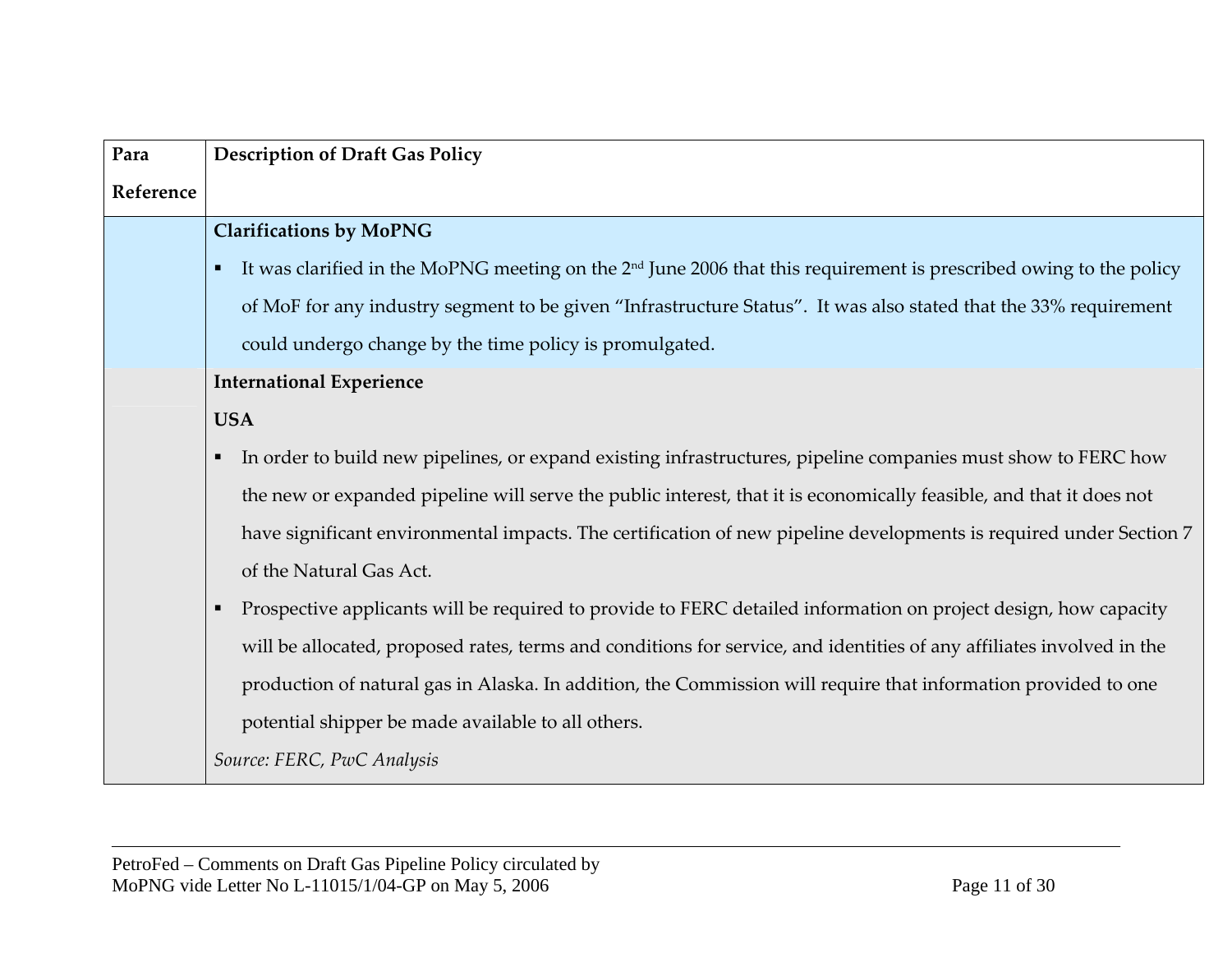| Para      | <b>Description of Draft Gas Policy</b>                                                                                                 |
|-----------|----------------------------------------------------------------------------------------------------------------------------------------|
| Reference |                                                                                                                                        |
|           | <b>Itlay</b>                                                                                                                           |
|           | Itlay provides "public utility status of infrastructure" to Gas transportation network on the basis that they allow                    |
|           | access to other end users. The transportation and dispatching of gas is considered to be in the public interest and                    |
|           | companies which carry out these activities must connect all end users to their network upon request.                                   |
|           | The Letta Decree contains a declaration of the "public utility" status of infrastructural works for the development                    |
|           | of the gas network and, as a consequence, companies have the right to expropriate the necessary land to lay                            |
|           | pipelines and infrastructures.                                                                                                         |
|           | Source: PwC Analysis                                                                                                                   |
| 4.2       | If any issue arises relating to the transmission pipeline access, capacity booking or the transportation tariff, the entities may      |
|           | approach the Board who may pass such orders as deemed appropriate and fair on the facts of the case based on the provisions of the     |
|           | Act and the regulations.                                                                                                               |
|           | This is in accordance with Section 24 (2) of the Act.                                                                                  |
| 4.3       | The entity authorized to lay, build, operate or expand a city or local gas distribution network will need to follow the market service |
|           | obligations as may be prescribed by the Board in accordance with the provisions of the Act The Board may decide on the period of       |
|           | exclusivity to lay, build, operate or expand a city or local gas distribution network in accordance with its regulations in a          |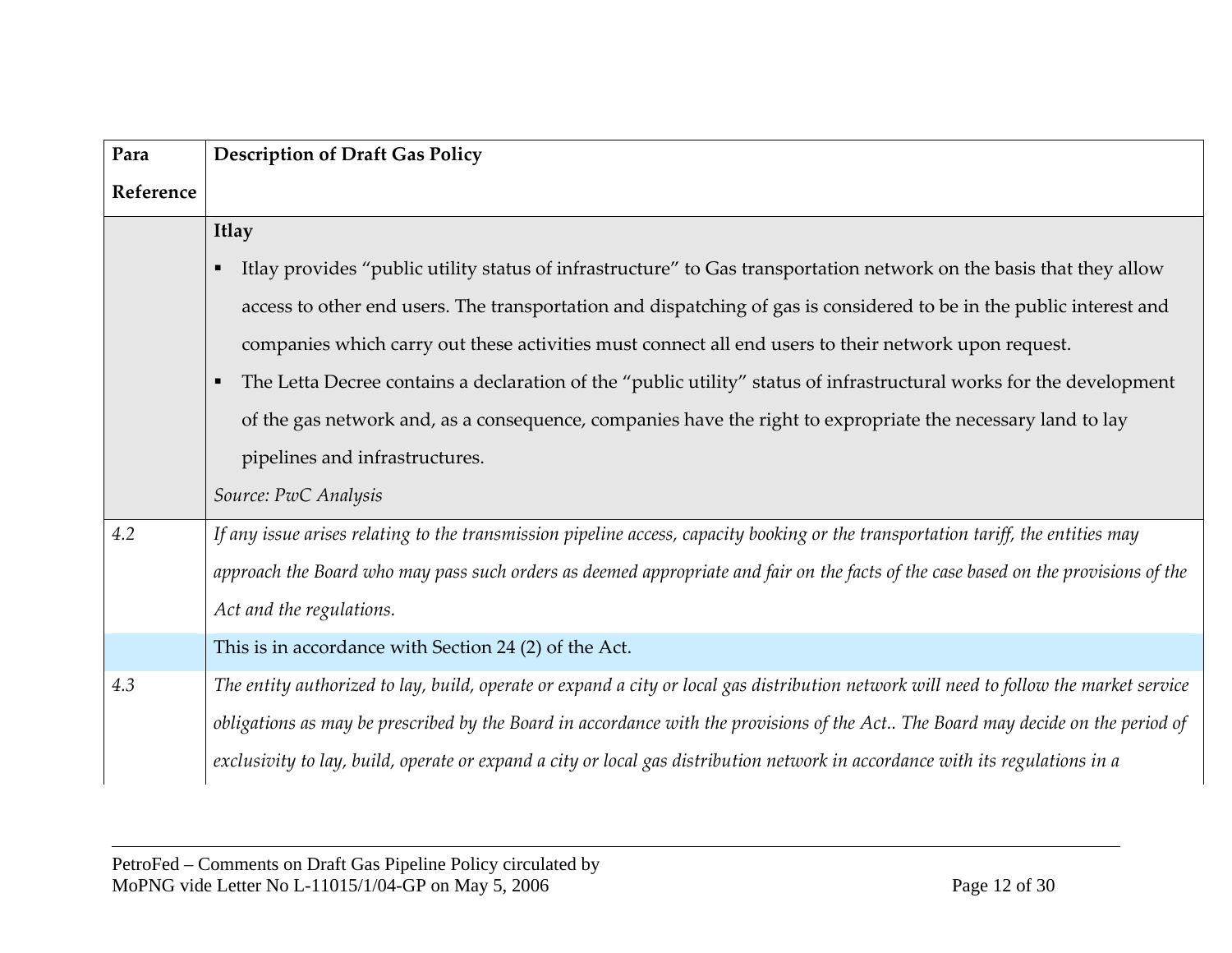| Para           | <b>Description of Draft Gas Policy</b>                                                                                                |
|----------------|---------------------------------------------------------------------------------------------------------------------------------------|
| Reference      |                                                                                                                                       |
|                | transparent manner while protecting the consumer interest.                                                                            |
|                | This is in accordance with Section 11 (f) (v) of the Act.                                                                             |
| 4.4            | Keeping in view the long term plan for the development of the natural gas sector and in public interest, the Central Government       |
|                | may, suo motu, form an opinion about the need for building a transmission pipeline or a city or local distribution network on/in a    |
|                | particular route/geographical area. In that case, the Central Government may suggest to the Board to invite applications from the     |
|                | interested parties in a transparent and objective manner in accordance with the provisions under the Act and as per the procedure     |
|                | prescribed under the regulations.                                                                                                     |
|                | No Comments                                                                                                                           |
| $\overline{5}$ | <b>BANK GUARANTEE</b>                                                                                                                 |
| 5.1            | The entity proposing to lay, build, operate or expand a transmission pipeline will be required to furnish to the Board an irrevocable |
|                | bank guarantee of an amount equivalent to 2% of the project cost, or Rs. 20 Crores, whichever is lower, as a guarantee for            |
|                | commissioning the pipeline project as per the approved time schedule and the outer time limit specified by the Board. A similar       |
|                | bank guarantee of 10% or Rs.5 Crores, whichever is lower, shall be required to be furnished for the city or local gas distribution    |
|                | network. This bank guarantee will be deposited by the selected entity before the issue of authorization. The Board will review the    |
|                | progress of projects periodically with the authorized entities to satisfy itself that the conditions of authorization and milestones  |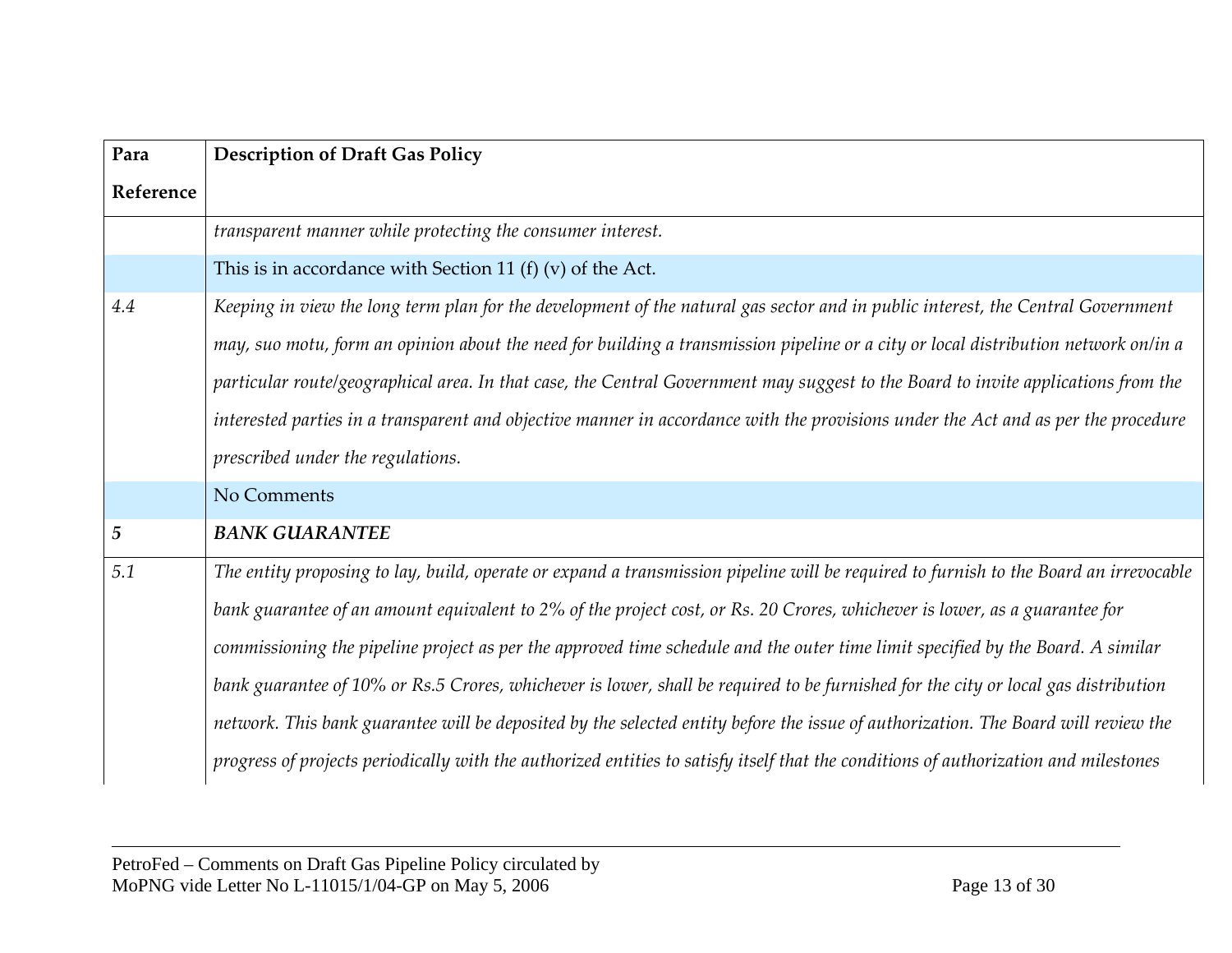| Para      | <b>Description of Draft Gas Policy</b>                                                                                              |
|-----------|-------------------------------------------------------------------------------------------------------------------------------------|
| Reference |                                                                                                                                     |
|           | given in the project report are being fully complied with. If the project is delayed beyond the stipulated period or the milestones |
|           | and/or any other condition of authorization are not adhered to, the Bank Guarantee of the authorized entity may be forfeited and    |
|           | the authorization cancelled. The Central Government also reserves the right to withdraw the ROU from such an entity and make        |
|           | the same available to any other entity authorized by the Board.                                                                     |
|           | This provision does not consider scope for reasons beyond control of entity like floods, strikes and other natural                  |
|           | calamities, delay in getting statutory approvals etc. which could have delayed in achieving milestones.                             |
|           | A reasonable opportunity of being heard be given to entity.<br>п                                                                    |
|           | Board may consider reasons beyond control of entity like floods, strikes and other natural calamities, delay in                     |
|           | getting statutory approvals etc. before forfeiting Bank Guarantee.                                                                  |
| 5.2       | The bank guarantee will be discharged on commissioning of the pipeline/city or local gas distribution network within the time       |
|           | period specified by the Board and satisfactory compliance of the conditions stated in the authorization.                            |
|           | No Comments                                                                                                                         |
| 6.        | <b>CONDITION UNDER ROU ACQUISITION</b>                                                                                              |
| 6.1       | The ROU acquisition for any transmission pipeline/city or local gas distribution project under the Petroleum Pipeline               |
|           | (Acquisition of Right of User in Land) Act, 1962 will only be considered by the Central Government after authorization for the      |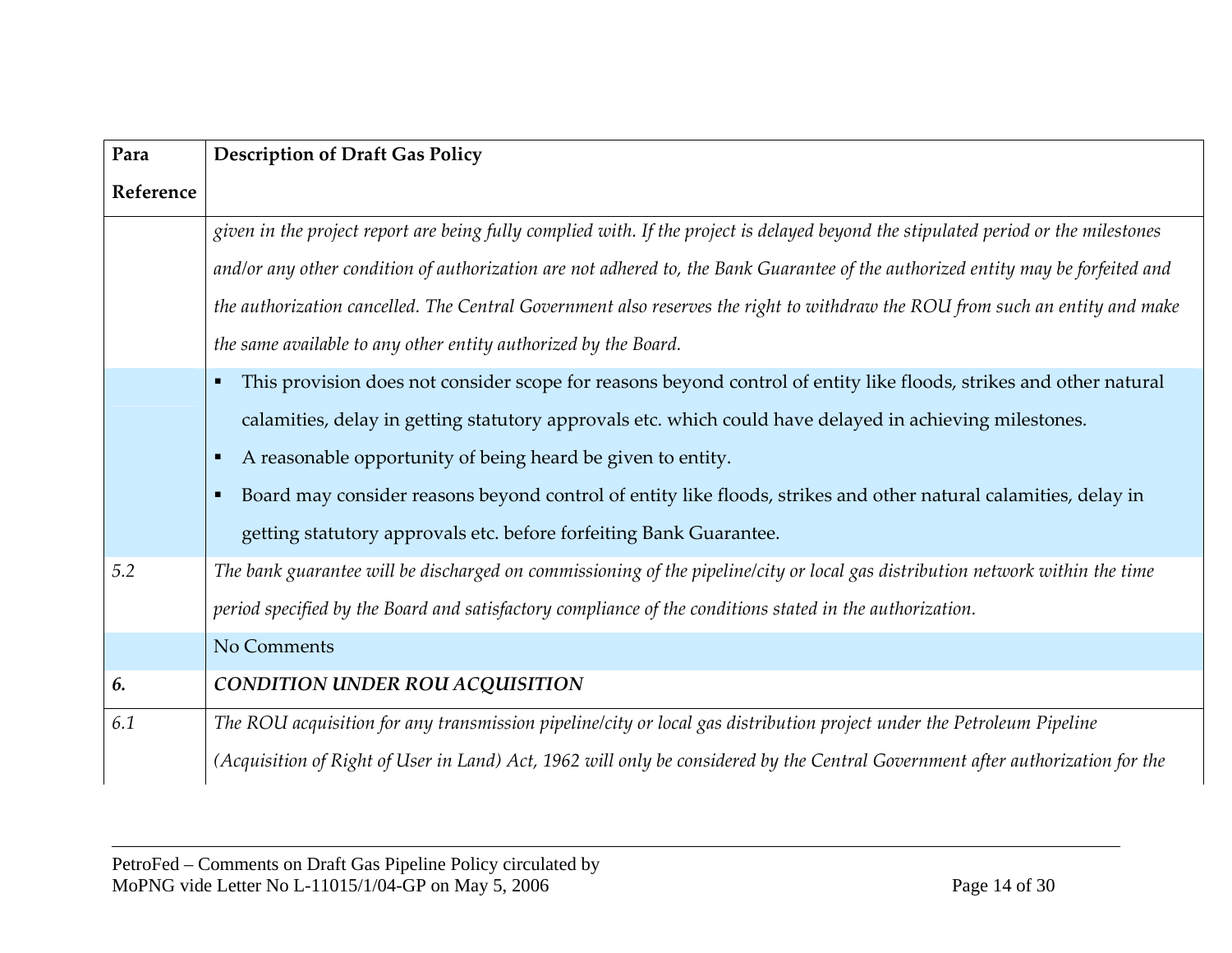| Para      | <b>Description of Draft Gas Policy</b>                                                                                              |
|-----------|-------------------------------------------------------------------------------------------------------------------------------------|
| Reference |                                                                                                                                     |
|           | same has been granted by the Board. The ROU acquisition may be subject to such conditions as may be deemed fit by the Central       |
|           | Government in the public interest. Such conditions may, inter alia, include the following:                                          |
| (i)       | Sharing of portions of acquired ROU falling in forest areas, wild-life/marine sanctuaries/parks, prohibited/restricted areas, etc., |
|           | with other parties.                                                                                                                 |
| (ii)      | In case the routelalignment of the pipeline crosses another pipeline routelalignment, the, points of crossing would be decided by   |
|           | mutual agreement between the parties, failing which the matter will be referred to the Board whose decision will be final.          |
|           | This leads to increase the total time required to obtain approvals as both the process can be done simultaneously.                  |
|           | Authorisation should not be made conditional to ROU.                                                                                |
|           | If authorization is made to a different entity the ROUs should allowed to be transferred on reimbursement of costs.                 |
|           |                                                                                                                                     |
|           | <b>International Experience</b>                                                                                                     |
|           | France                                                                                                                              |
|           | A company, having received the authorisation from the minister for energy as regards the construction of                            |
|           | transportation pipeline or a storage facility, does not need to obtain the rights to construct on the land concerned.               |
|           | The grant of this right is contained in the authorisation itself.                                                                   |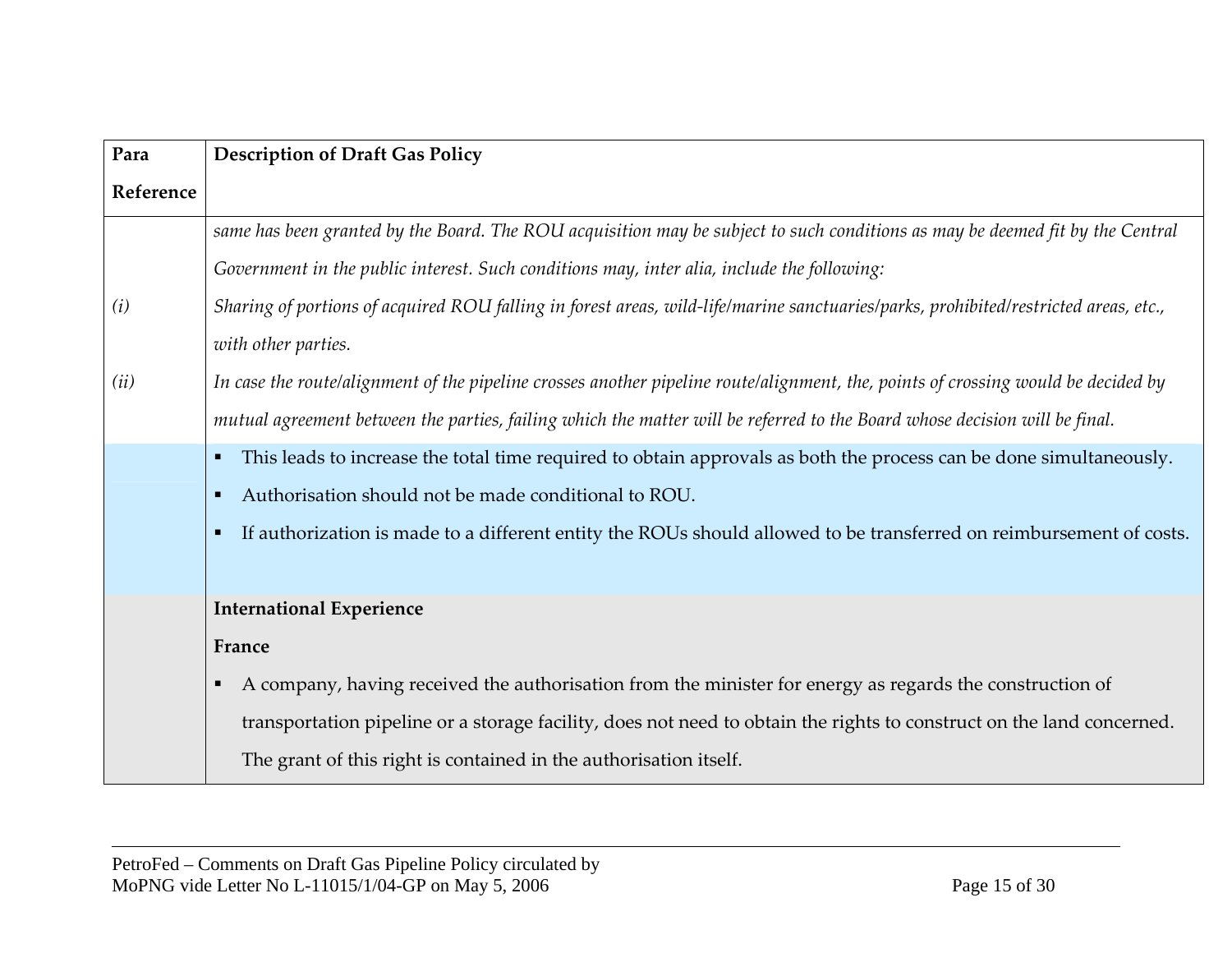| Para           | <b>Description of Draft Gas Policy</b>                                                                                          |
|----------------|---------------------------------------------------------------------------------------------------------------------------------|
| Reference      |                                                                                                                                 |
|                | Source: PwC Analysis                                                                                                            |
|                | Belgium                                                                                                                         |
|                | The permit for gas transport entails permission to build and operate all necessary transport facilities. The holder of          |
|                | a permit is entitled to conduct all works necessary on public property. The King can declare the construction of a              |
|                | transport facility on private property of public interest. This entitles the operator to construct and operate the              |
|                | facilities on such property. The occupation of public domain or private property does not lead to conveyance, but               |
|                | constitutes a legal easement of public interest prohibiting any act which may harm the facility or its operation. The           |
|                | owner of the private land encumbered with such an easement can ask the operator to purchase his land. If the                    |
|                | owner and the operator cannot come to an agreement to sell the land amicably or when the operator asks so, he can               |
|                | be empowered by the King to expropriate the land.                                                                               |
|                | Source: PwC Analysis<br>$\blacksquare$                                                                                          |
| $\overline{7}$ | <b>UNBUNDLING OF OPERATIONS</b>                                                                                                 |
| 7.1            | Any entity desirous of applying for building, operating or expanding common or contact carrier transmission pipelines will have |
|                | to give an undertaking that if such an entity has business interests in related areas of gas marketing or city or local gas     |
|                | distribution network or has a related entity (e.g., a parent company, group company, company under the same management,         |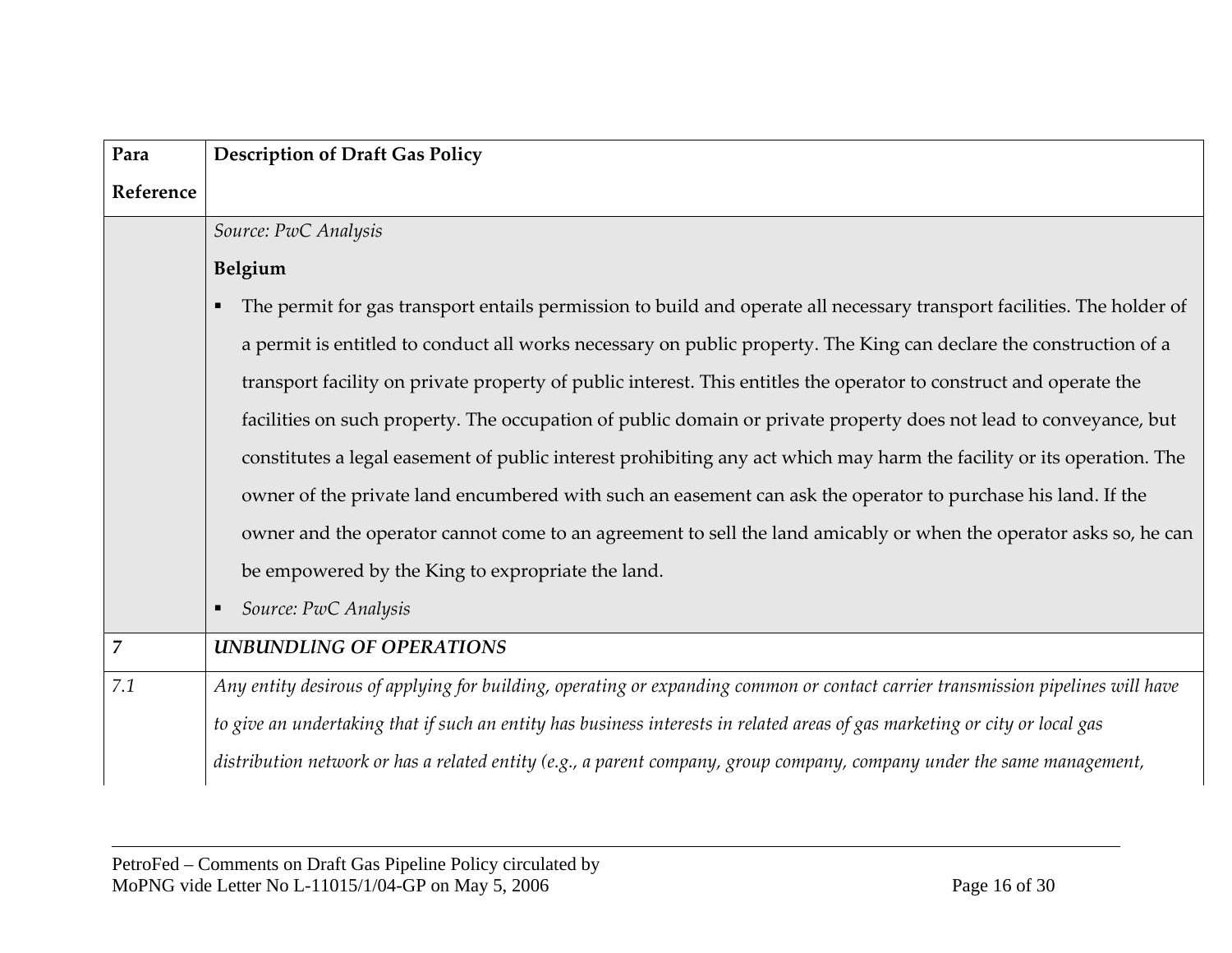| Para      | <b>Description of Draft Gas Policy</b>                                                                                                |
|-----------|---------------------------------------------------------------------------------------------------------------------------------------|
| Reference |                                                                                                                                       |
|           | company, subsidiary or affiliated in any way to create a pecuniary interest) with business interests in such areas, it will ensure an |
|           | arm's length relationship between transmission activity and these activities or between itself and the related entity as the case may |
|           | be. Under such conditions, an Affiliate: Code of Conduct between the authorized and related entities or between the transmission      |
|           | activity and other activities of the authorized entity, as formulated by the Board Under the regulations will have to be followed.    |
|           | Any existing entity engaged in transmission activity, which has business interests in related areas of gas marketing or city or local |
|           | gas distribution network, will follow a similar Affiliate Code of Conduct. The Board will have the right to enquire about the         |
|           | managerial structure/ownership pattern and accounts of the authorized entity and related entities determine that such a               |
|           | relationship is actually at arms length. For this purpose, the Authorized entity shall produce relevant records/documents in respect  |
|           | of itself as well as the related entities for examination by the Board, as and when called for.                                       |
|           | Entity should not be authorised for laying transmission pipelines unless it follows Affiliate Code of conduct.<br>л                   |
|           | Policy should lay broad contours of Affiliate code of conduct in terms of ownership separation, accounting<br>л                       |
|           | separation, legal separation, functional separation & physical separation.                                                            |
|           | Legal view may please be obtained to ensure that it does not contradict to Section 21 of Act.<br>л                                    |
|           |                                                                                                                                       |
|           |                                                                                                                                       |
|           | <b>International Experience</b>                                                                                                       |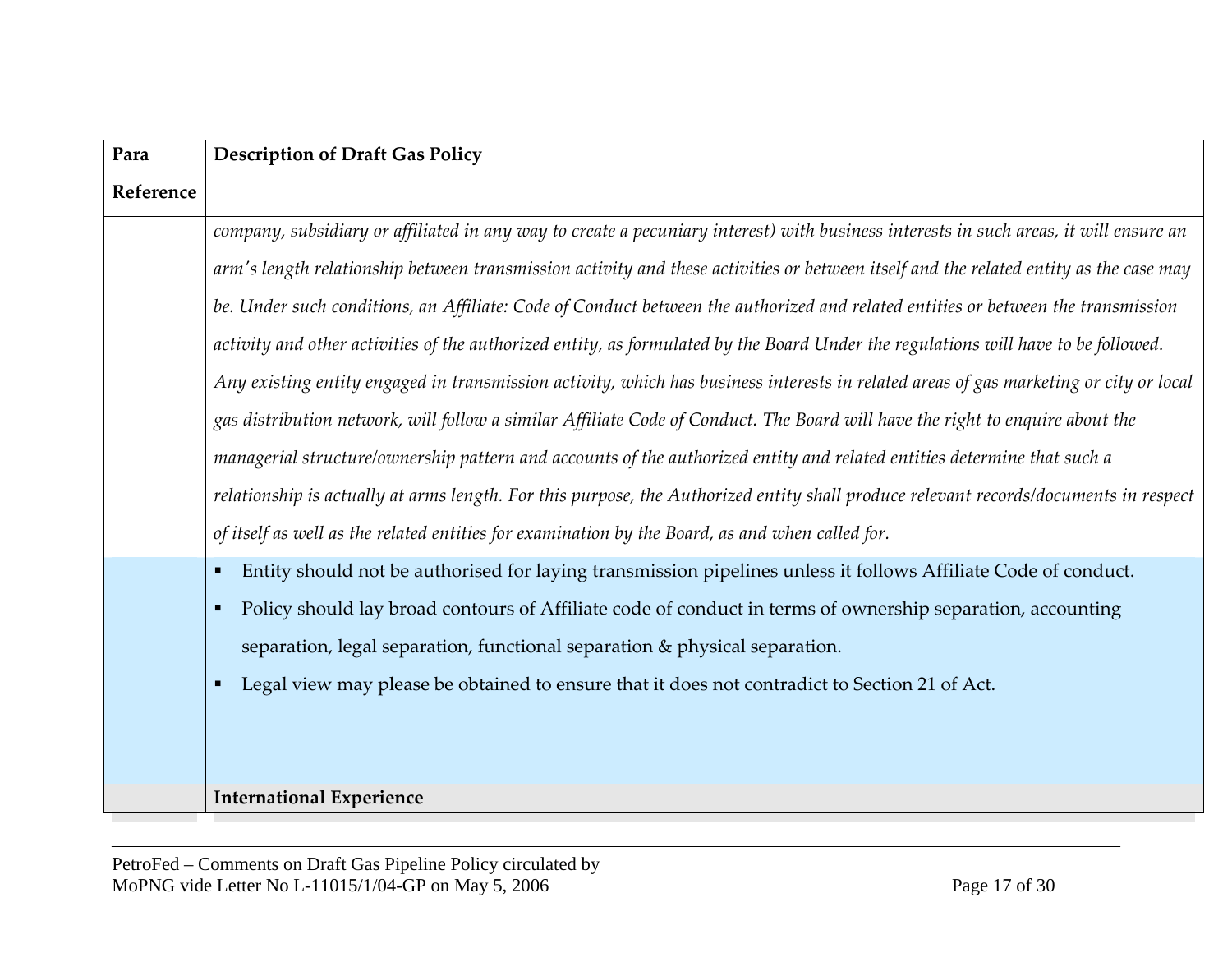| Para      | <b>Description of Draft Gas Policy</b>                                                                                         |  |  |  |  |  |  |
|-----------|--------------------------------------------------------------------------------------------------------------------------------|--|--|--|--|--|--|
| Reference |                                                                                                                                |  |  |  |  |  |  |
|           | The Code of Conduct is the document that describes the procedures put in place by a transmission business to                   |  |  |  |  |  |  |
|           | implement and enforce the separation of its transmission and supply activities. Each transmission entity that is               |  |  |  |  |  |  |
|           | subject to regulation will be required to prepare such a code. It is envisaged that these codes will be prepared as            |  |  |  |  |  |  |
|           | part of a process of consultation between the regulatory commission and the regulated transmission entity with                 |  |  |  |  |  |  |
|           | provision for the participation of other interested parties (for example, producers, eligible consumers, and UGDs)             |  |  |  |  |  |  |
|           | in the consultation process.                                                                                                   |  |  |  |  |  |  |
|           | A typical Code of Conduct document will include the following elements:                                                        |  |  |  |  |  |  |
|           | o An Explanatory Note: This will set out the requirement for the document with reference to the specific                       |  |  |  |  |  |  |
|           | transmission entity.                                                                                                           |  |  |  |  |  |  |
|           | Definitions: This will set out precise descriptions of the relevant parties and activities that will be referred to<br>$\circ$ |  |  |  |  |  |  |
|           | in the code.                                                                                                                   |  |  |  |  |  |  |
|           | Objectives and Principles: This section includes the transmission entity's commitment to provide<br>$\circ$                    |  |  |  |  |  |  |
|           | nondiscriminatory access to all eligible and suitably qualified applicants. A key feature of this commitment                   |  |  |  |  |  |  |
|           | will comprise the principles governing the management of information flows and the access to information.                      |  |  |  |  |  |  |
|           | Management of information flows and the access to information: The transmission entity will receive<br>$\circ$                 |  |  |  |  |  |  |
|           | commercially confidential information from applicants for a transmission-only service. The transmission                        |  |  |  |  |  |  |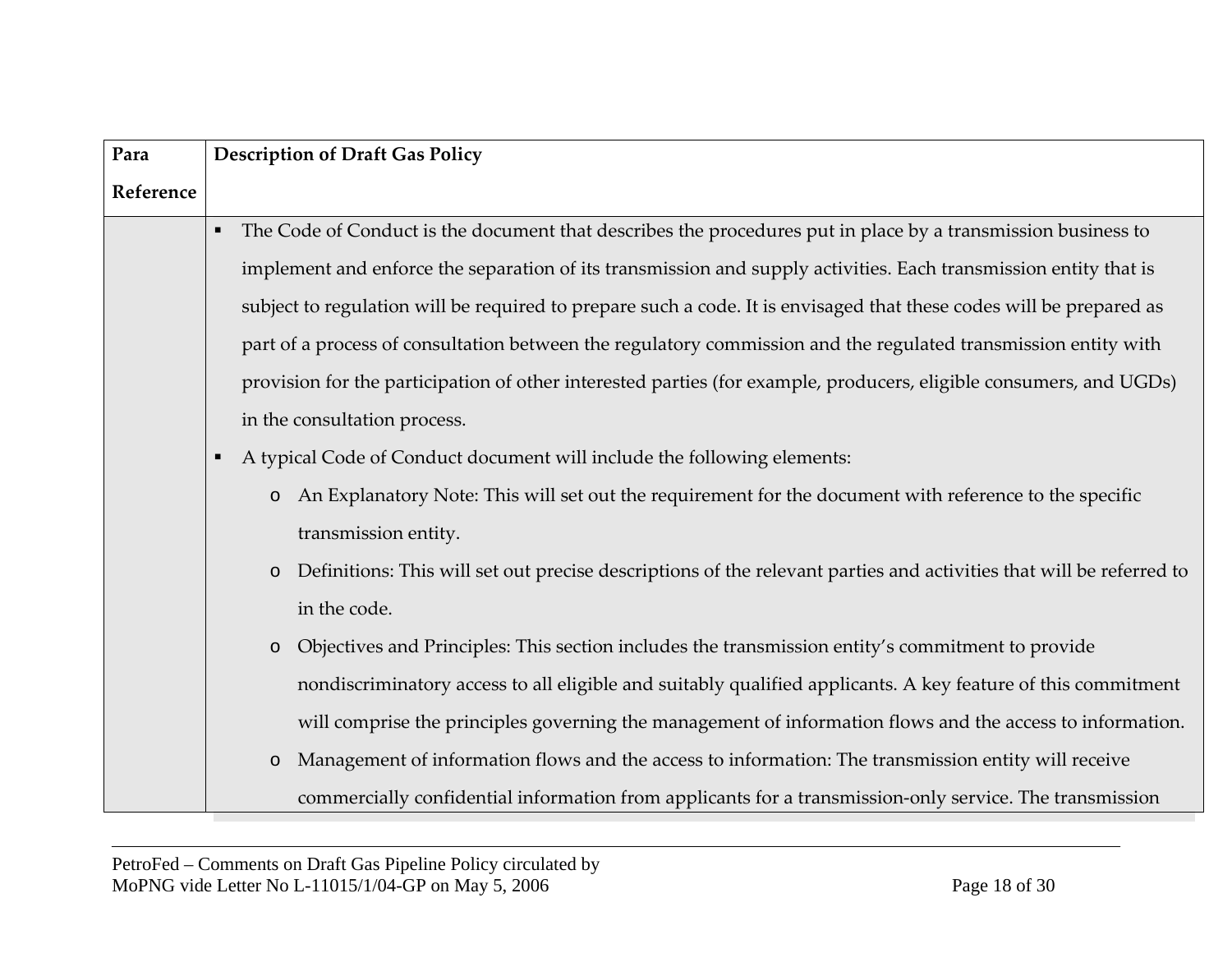| Para      | <b>Description of Draft Gas Policy</b>                                                                                 |                                  |            |            |                           |            |                    |                                                                                                                    |            |
|-----------|------------------------------------------------------------------------------------------------------------------------|----------------------------------|------------|------------|---------------------------|------------|--------------------|--------------------------------------------------------------------------------------------------------------------|------------|
| Reference |                                                                                                                        |                                  |            |            |                           |            |                    |                                                                                                                    |            |
|           |                                                                                                                        |                                  |            |            |                           |            |                    | activity has an incentive to pass this information on to its affiliated supply activity. For example, it will find |            |
|           |                                                                                                                        |                                  |            |            |                           |            |                    | out who, among its customers currently receiving a bundled service, is planning to contract for a gas supply       |            |
|           |                                                                                                                        |                                  |            |            |                           |            |                    | from another supplier. This will allow its affiliated supply activity to target these customers and entice them    |            |
|           |                                                                                                                        |                                  |            |            |                           |            |                    | to remain as customers. This would provide the affiliated supply activity with an unfair advantage relative        |            |
|           |                                                                                                                        | to other suppliers.              |            |            |                           |            |                    |                                                                                                                    |            |
|           | Source: World Bank - China: Economic regulation of long - distance transmission and urban gas distribution, April 2002 |                                  |            |            |                           |            |                    |                                                                                                                    |            |
|           | Belgium                                                                                                                |                                  |            |            |                           |            |                    |                                                                                                                    |            |
|           | Vertically integrated gas companies must ensure that the management of their transportation activities has             |                                  |            |            |                           |            |                    |                                                                                                                    |            |
|           | managerial and decision-making independence from the management of their supply activities (so called                  |                                  |            |            |                           |            |                    |                                                                                                                    |            |
|           | 'management bundling'). These management unbundling requirements are detailed in the Royal Decree of April 4,          |                                  |            |            |                           |            |                    |                                                                                                                    |            |
|           |                                                                                                                        | 2003 (The Code of Good Conduct). |            |            |                           |            |                    |                                                                                                                    |            |
|           | Source: PwC Analysis                                                                                                   |                                  |            |            |                           |            |                    |                                                                                                                    |            |
|           | Unbundling of Gas industry in various countries                                                                        |                                  |            |            |                           |            |                    |                                                                                                                    |            |
|           |                                                                                                                        | <b>Unbundling Method</b>         |            |            | <b>Published Accounts</b> |            | Separate Corporate | Separate HQ Location                                                                                               |            |
|           |                                                                                                                        |                                  |            |            |                           |            | Identity           |                                                                                                                    |            |
|           | Countries                                                                                                              | <b>TSO</b>                       | <b>DSO</b> | <b>TSO</b> | <b>DSO</b>                | <b>TSO</b> | <b>DSO</b>         | <b>TSO</b>                                                                                                         | <b>DSO</b> |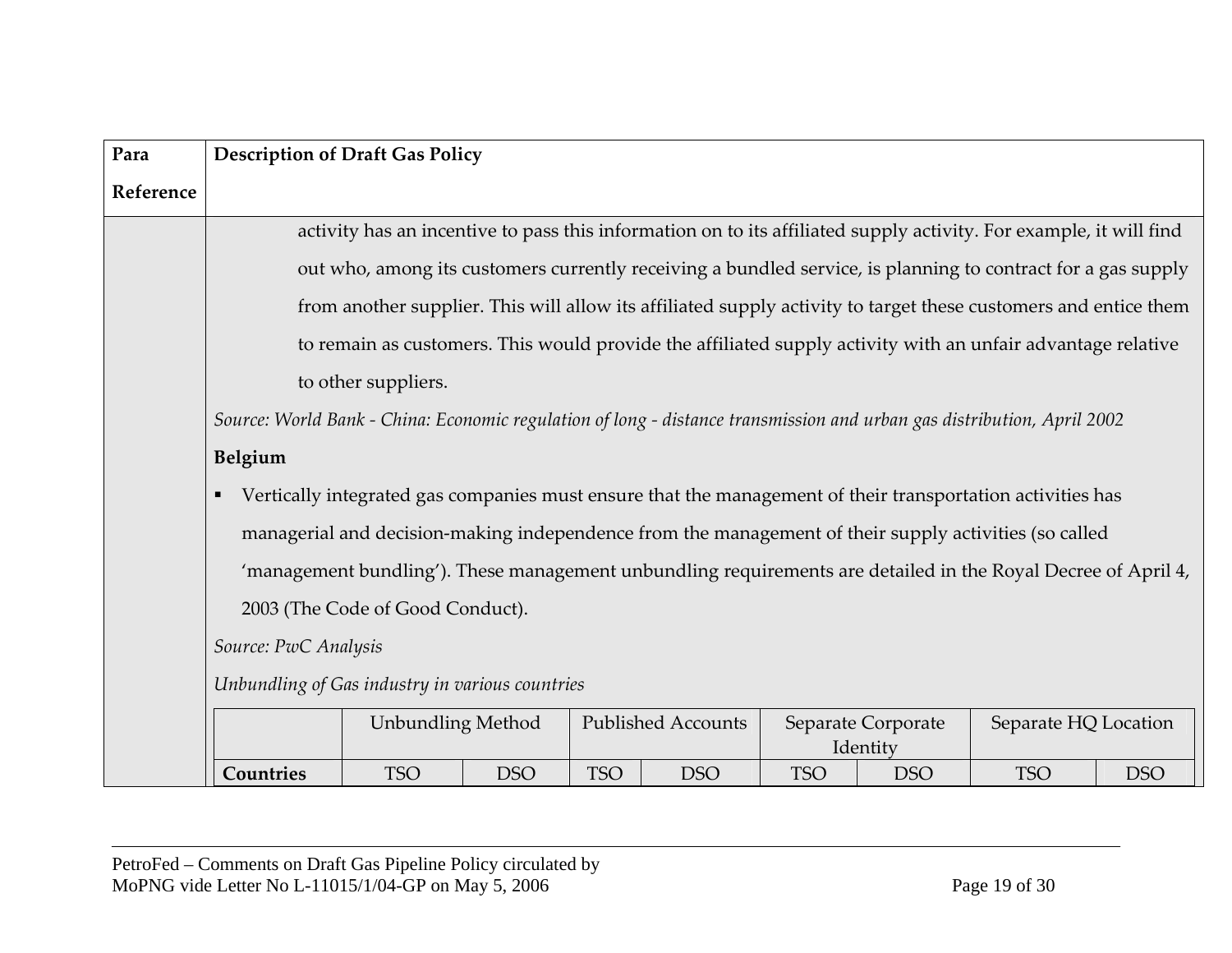| Para      | <b>Description of Draft Gas Policy</b>                                                                                             |             |           |              |                                                                                        |              |              |              |             |
|-----------|------------------------------------------------------------------------------------------------------------------------------------|-------------|-----------|--------------|----------------------------------------------------------------------------------------|--------------|--------------|--------------|-------------|
| Reference |                                                                                                                                    |             |           |              |                                                                                        |              |              |              |             |
|           | Bangladesh                                                                                                                         | N           | N         | N            | N                                                                                      | N            | N            | N            | N           |
|           | China                                                                                                                              | $\mathbf N$ | N         | N            | N                                                                                      | N            | N            | N            | N           |
|           | Hongkong                                                                                                                           | Financial   | Financial | N            | N                                                                                      | N            | N            | N            | N           |
|           | Malaysia                                                                                                                           | ${\bf N}$   | N         | N            | N                                                                                      | $\mathbf N$  | N            | N            | N           |
|           | Singapore                                                                                                                          | Own         | Own       | Y            | $\mathbf{Y}$                                                                           | $\mathbf{Y}$ | $\mathbf{Y}$ | $\mathbf{Y}$ | Y           |
|           | Australia                                                                                                                          |             |           |              |                                                                                        |              |              |              |             |
|           | (Victoria)                                                                                                                         | Own         | Own       | $\mathbf{Y}$ | $\mathbf Y$                                                                            | $\mathbf Y$  | Y            | Y            | $\mathbf Y$ |
|           | Belgium                                                                                                                            | Legal       | Legal     | Y            | N                                                                                      | Y            | Y            | N            | N           |
|           | Germany                                                                                                                            | Financial   | Financial | N            | N                                                                                      | N            | N            | N            | N           |
|           | France                                                                                                                             | Financial   | Financial | N            | N                                                                                      | $\mathbf N$  | N            | N            | N           |
|           | Itlay                                                                                                                              | Legal       | Legal     | $\mathbf Y$  | $\mathbf{Y}$                                                                           | $\mathbf{Y}$ | N            | Y            | N           |
|           | Sweden                                                                                                                             | Financial   | Financial | Y            | Y                                                                                      | N            | N            | N            | N           |
|           | <b>UK</b>                                                                                                                          | Own         | Own       | $\mathbf Y$  | $\mathbf Y$                                                                            | $\mathbf Y$  | $\mathbf{Y}$ | Y            | Y           |
|           |                                                                                                                                    |             |           |              | N- No, Y - Yes, TSO - Transmission System Operator, DSO - Distribution System Operator |              |              |              |             |
|           | Source: The World Bank - Oil & Gas sector review workshop, 2003                                                                    |             |           |              |                                                                                        |              |              |              |             |
| 7.2       | In the long run and with the maturing of gas markets, it is envisaged that the authorized entities will have transportation of     |             |           |              |                                                                                        |              |              |              |             |
|           | natural gas as their sole business activity and will not have any business interests in the gas marketing or city or local gas     |             |           |              |                                                                                        |              |              |              |             |
|           |                                                                                                                                    |             |           |              |                                                                                        |              |              |              |             |
|           | distribution networks. Thus, the Board may intervene at an appropriate stage later to ensure unbundling of transportation activity |             |           |              |                                                                                        |              |              |              |             |
|           | from other activities of the entity.                                                                                               |             |           |              |                                                                                        |              |              |              |             |
|           | No Comments                                                                                                                        |             |           |              |                                                                                        |              |              |              |             |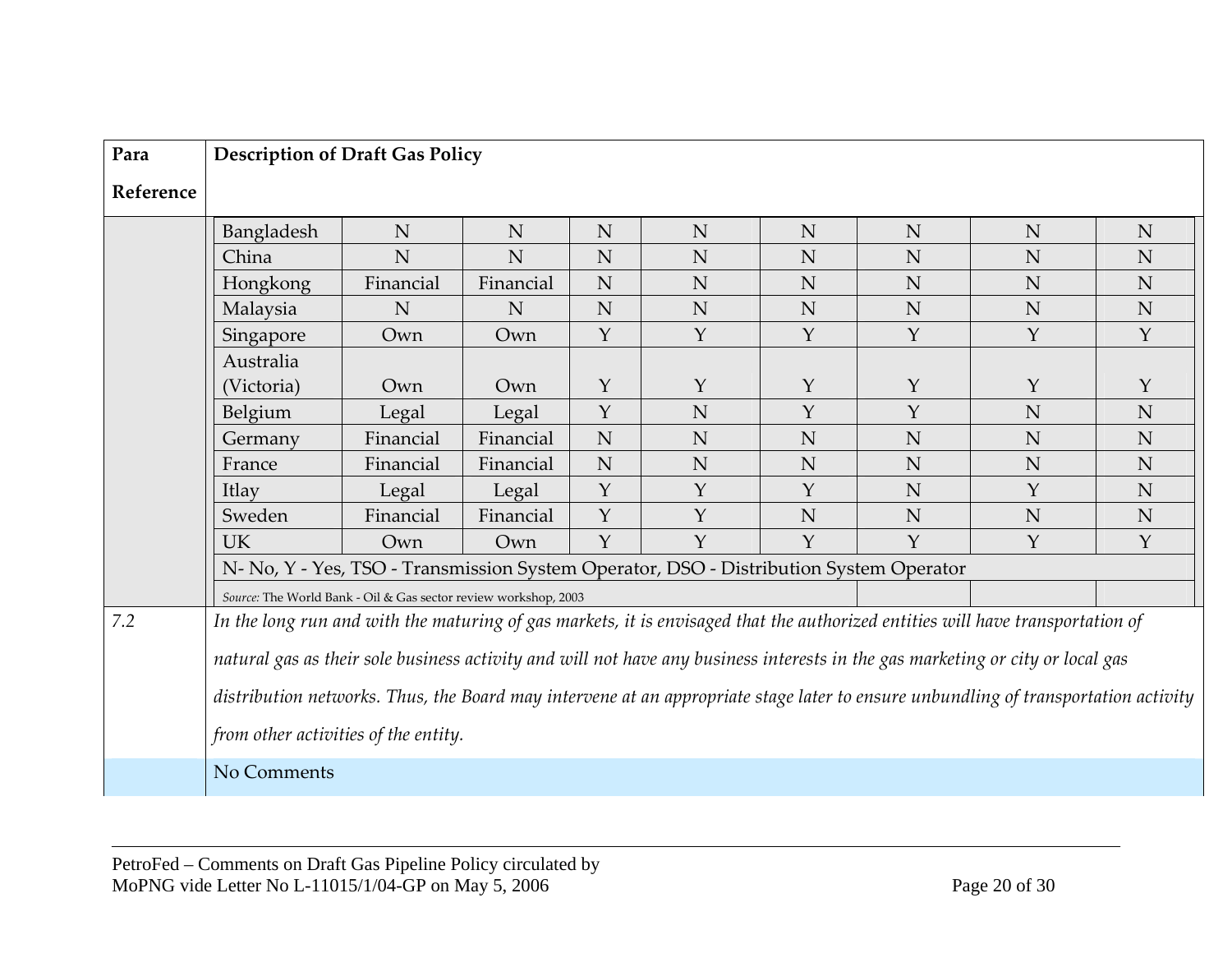| Para      | <b>Description of Draft Gas Policy</b>                                                                                                 |
|-----------|----------------------------------------------------------------------------------------------------------------------------------------|
| Reference |                                                                                                                                        |
| 7.3.      | The purpose of this policy is to ensure that pipeline ownership does not provide any competitive advantage to any gas seller while     |
|           | establishing an efficient gas grid with open access for all the players on a non discriminatory basis.                                 |
|           | No Comments                                                                                                                            |
| 8.        | <b>GAS GRID CONNECTIVITY</b>                                                                                                           |
| 8.1       | Gas Grid connectivity is with a view to harmonizing the operations and providing inter-connectivity to different transmission          |
|           | pipelines. For the development of the gas sector in India, including the establishment of Gas Grid with open market access for all     |
|           | players on a non-discriminatory basis, a comprehensive set of technical requirements and safety standards as well as a code for gas    |
|           | grid connectivity, to be developed by the Board, is necessary to ensure operational compatibility. Adherence to such standards and     |
|           | codes will be an integral condition of Authorization for transmission pipelines as well as city or local natural gas distribution      |
|           | networks. The Board may refuse access to the gas grid on technical considerations.                                                     |
|           | Access to Gas Grid should be as per the Pipeline Access Code which will be specified under Section 11 (e) (i) of the<br>$\blacksquare$ |
|           | Act. The code should also contained detailed circumstances under which access may be refused due to technical                          |
|           | considerations.                                                                                                                        |
|           |                                                                                                                                        |
|           |                                                                                                                                        |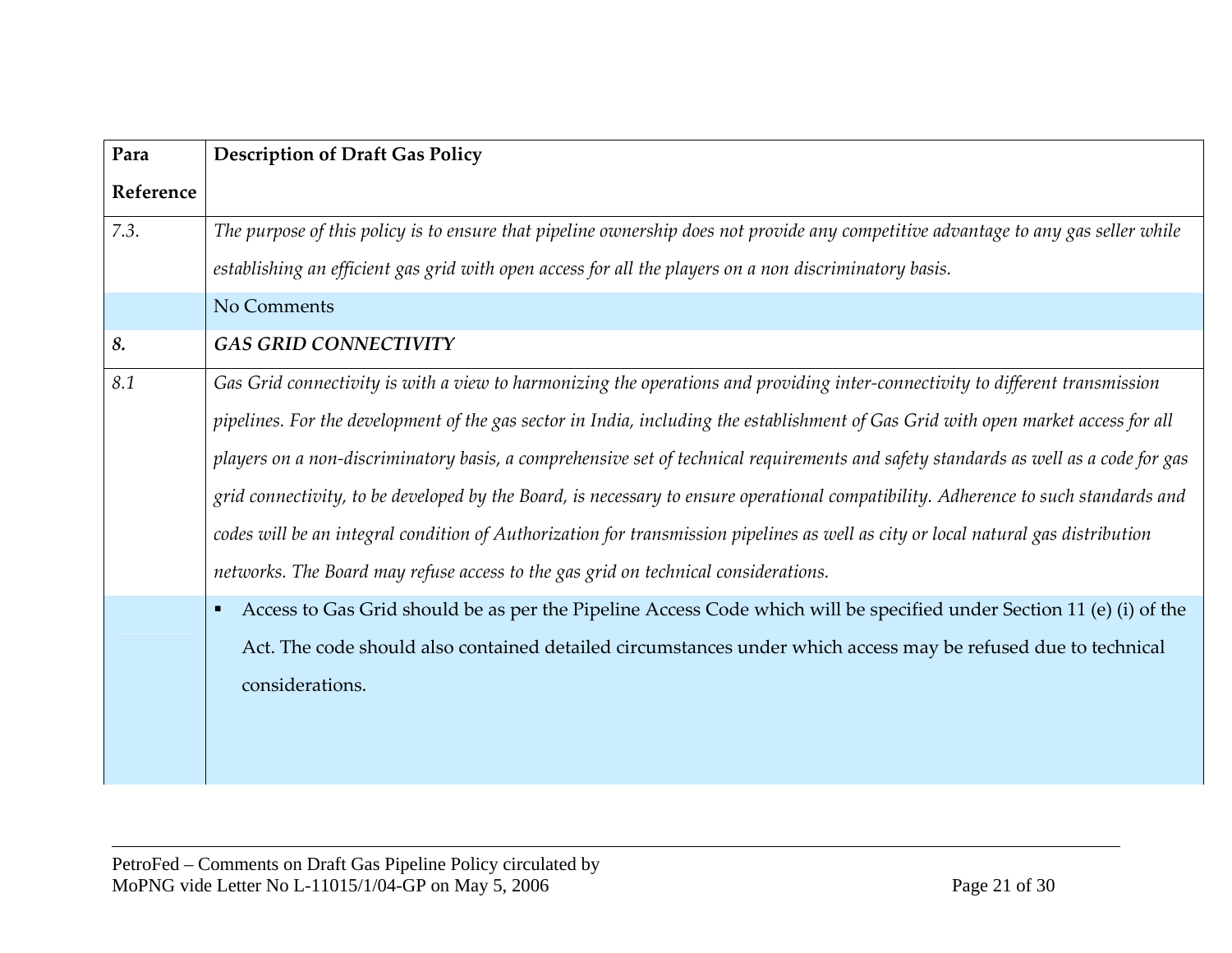| Para      | <b>Description of Draft Gas Policy</b>                                                                                 |
|-----------|------------------------------------------------------------------------------------------------------------------------|
| Reference |                                                                                                                        |
|           | <b>International Experience</b>                                                                                        |
|           | Belgium                                                                                                                |
|           | Belgium has opted for a system of regulated third-party access. Eligible clients and gas suppliers have the right to   |
|           | access the transportation network by paying a fixed tariff approved by the CREG. The gas transportation                |
|           | undertaking will be entitled legally to refuse to grant access to its grid in the event of lack of capacity, if access |
|           | would prevent proper compliance with public service obligations it is entrusted with, or if the operator seeking       |
|           | access does not meet the applicable technical requirements that are set on the basis of the Code of Good Conduct.      |
|           | The Code requires the gas transportation undertaking to define, inter alia, the minimum technical requirements for     |
|           | connection to the transportation grid, together with operational rules governing the management of energy flows        |
|           | on the network, taking into account exchanges with other interconnected systems and balancing requirements. It         |
|           | also allows the gas transportation undertaking to take the necessary steps to maintain or restore balance in the grid. |
|           | Source: PwC Analysis                                                                                                   |
|           | Canada                                                                                                                 |
|           | Access to Canadian gas transmission and distribution systems is gained through private contracts formed between        |
|           | the pipeline company and the gas owner. Although such contracts may provide for firm or interruptible service, all     |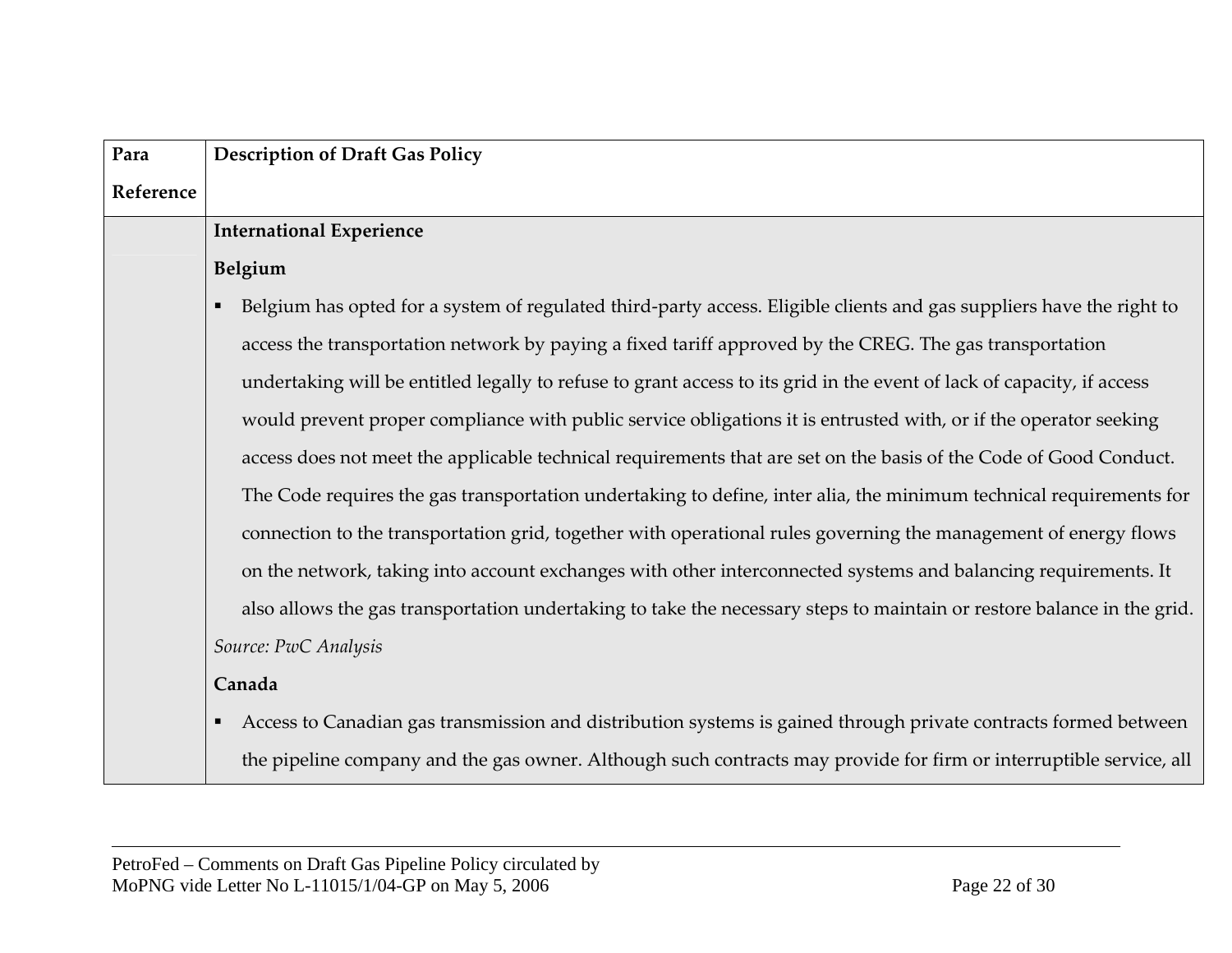| Para      | <b>Description of Draft Gas Policy</b>                                                                                             |
|-----------|------------------------------------------------------------------------------------------------------------------------------------|
| Reference |                                                                                                                                    |
|           | pipelines are operated on an open access and non-discriminatory basis. The National Energy Board Act provides                      |
|           | that all pipelines are common carriers and pipeline owners have an obligation to receive, transport and deliver all                |
|           | gas offered for transmission through the pipeline.                                                                                 |
|           | The Act also prohibits unjust discrimination in tolls, service or facilities against any person or locality. Where                 |
|           | excess capacity exists along a pipeline, it is allocated through a queuing system or 'open season' procedure.                      |
|           | Source: PwC Analysis                                                                                                               |
|           | France                                                                                                                             |
|           | The French authorities have made the choice of a regulated access to the transmission grid.                                        |
|           | Article 2 of the Gas Law provides that 'eligible customers' and suppliers or their agents have a right to access<br>$\blacksquare$ |
|           | natural gas transmission networks under conditions provided for in agreements with the operator concerned.                         |
|           | Once concluded, the contract for access should be transmitted to the Energy Regulation Commission (CRE).                           |
|           | Any refusal to conclude such a contract by a network or infrastructure operator has to be substantiated and                        |
|           | notified to the applicant and to the CRE.                                                                                          |
|           | The criteria for refusal may only be based on considerations relating to: (i) lack of capacities or technical reasons              |
|           | relating to the integrity and security of the grid; (ii) privileged access decided by the minister for energy in order to          |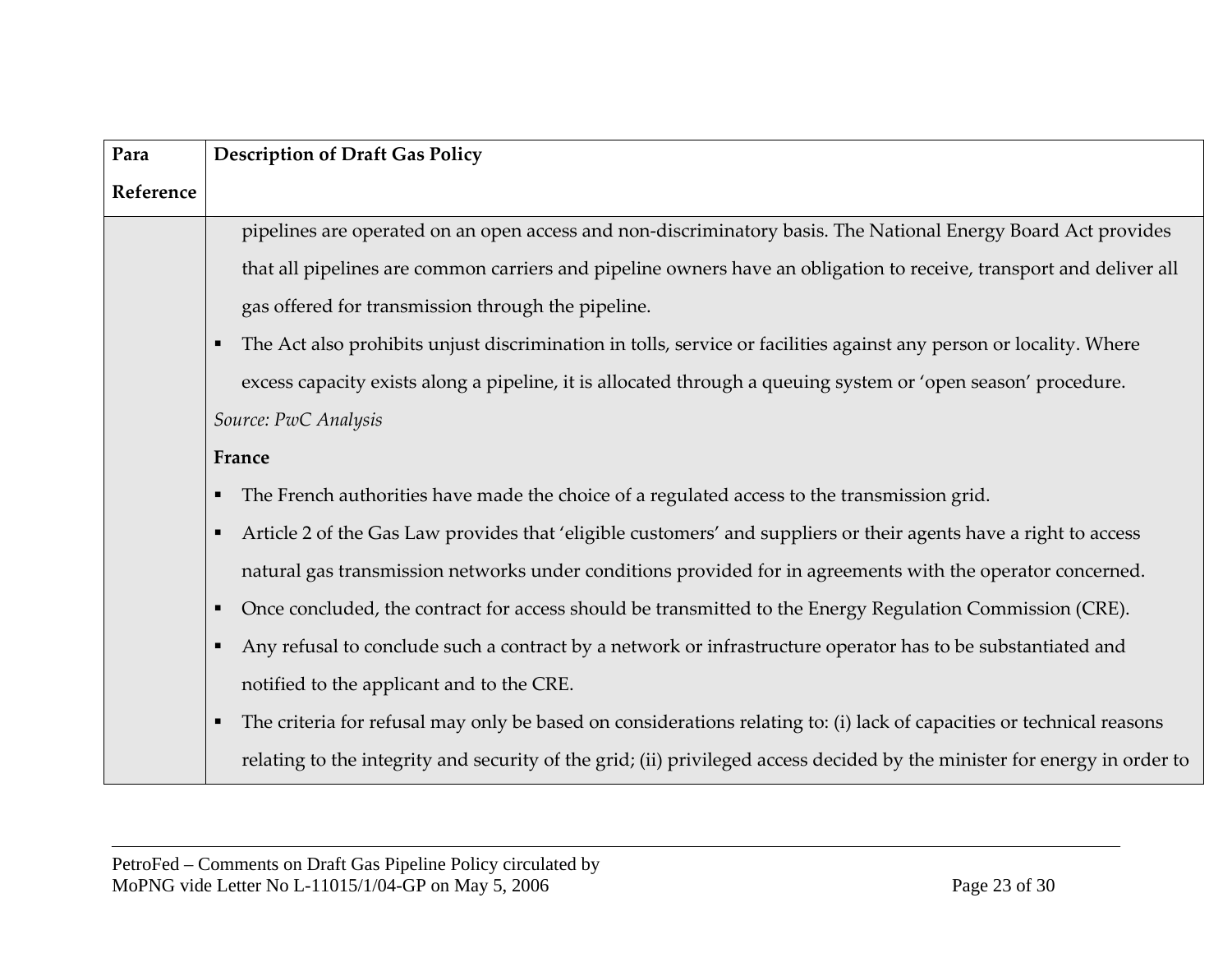| Para      | <b>Description of Draft Gas Policy</b>                                                                                |
|-----------|-----------------------------------------------------------------------------------------------------------------------|
| Reference |                                                                                                                       |
|           | ensure compliance with public service obligations; or (iii) the fact that the system operator faces financial and     |
|           | economic difficulties due to on-going long term 'take-or pay' supply agreements.                                      |
|           | Source: PwC Analysis                                                                                                  |
|           | Kazakhstan                                                                                                            |
|           | In accordance with the general provisions of the Petroleum Law and the Rules, a transport company shall provide       |
|           | free access to the gas transportation system suppliers at any time, and execute a contract for gas transportation     |
|           | subject to (i) the availability of surplus capacity for the transportation of a declared volume of gas in the gas     |
|           | transport system from the point of connection to the place of gas extraction during the entire period of its supply;  |
|           | and (ii) the conformity of quality of the supplied gas to the standards and specifications accepted, unless otherwise |
|           | established by international treaties.                                                                                |
|           | Source: PwC Analysis                                                                                                  |
|           | China                                                                                                                 |
|           | Construction and operation of a natural gas transportation pipeline or storage facility requires approval by the      |
|           | National Development and Reform Commission (NDRC), the Ministry of Land & Resources (MOLR) and the state              |
|           | environmental protection administration.                                                                              |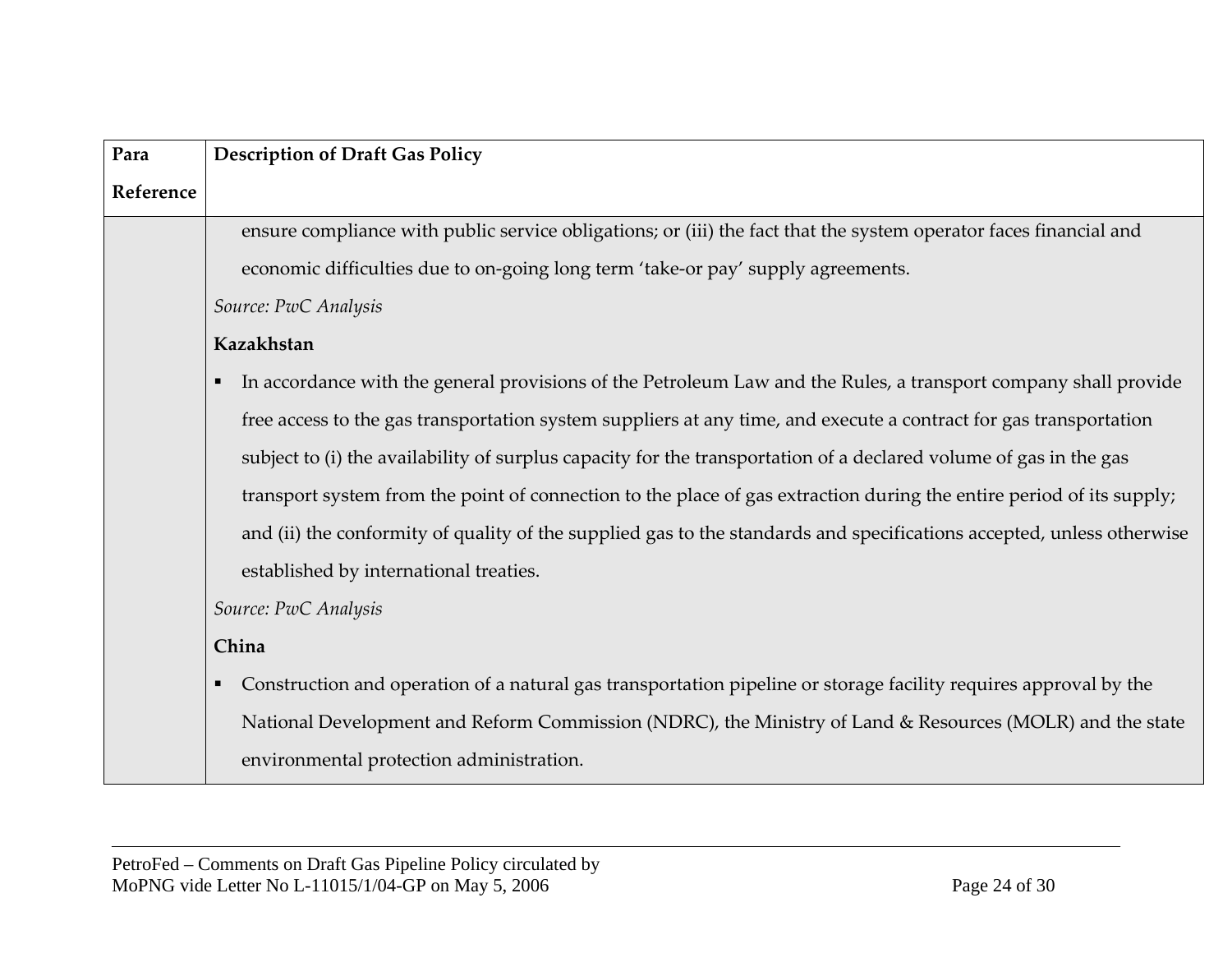| Para      | <b>Description of Draft Gas Policy</b>                                                                                           |
|-----------|----------------------------------------------------------------------------------------------------------------------------------|
| Reference |                                                                                                                                  |
|           | Access to a gas transportation system is a matter for commercial negotiation between the relevant parties and<br>٠               |
|           | depends on whether there is extra capacity to accommodate any new throughput.                                                    |
|           | Such access is usually subject to the approval by the National Development & Reform Commission (NDRC) or its<br>п                |
|           | local branch (depending on the investment scale of the system), after its consultation with other relevant                       |
|           | governmental authorities (such as environmental authorities and technological supervision authorities).                          |
|           | Balancing, adjustment of gas qualities are usually specified in the approval documents by the NDRC.<br>п                         |
|           | Source: PwC Analysis                                                                                                             |
|           | Spain                                                                                                                            |
|           | Transportation companies can refuse access to their networks in certain circumstances, such as: (i) lack of capacity             |
|           | in the network; (ii) inability to meet prior supply commitments; and (iii) serious financial difficulties.                       |
|           | Source: PwC Analysis                                                                                                             |
| 8.2       | Whenever the Board deems it necessary or expedient, it may set up a Committee of transporters of gas to advise on the managerial |
|           | and operational aspects of the transmission pipelines. However, such advice will not be binding on the Board.                    |
|           | No Comments                                                                                                                      |
| 9.        | <b>TRANSPORTATION TARIFF</b>                                                                                                     |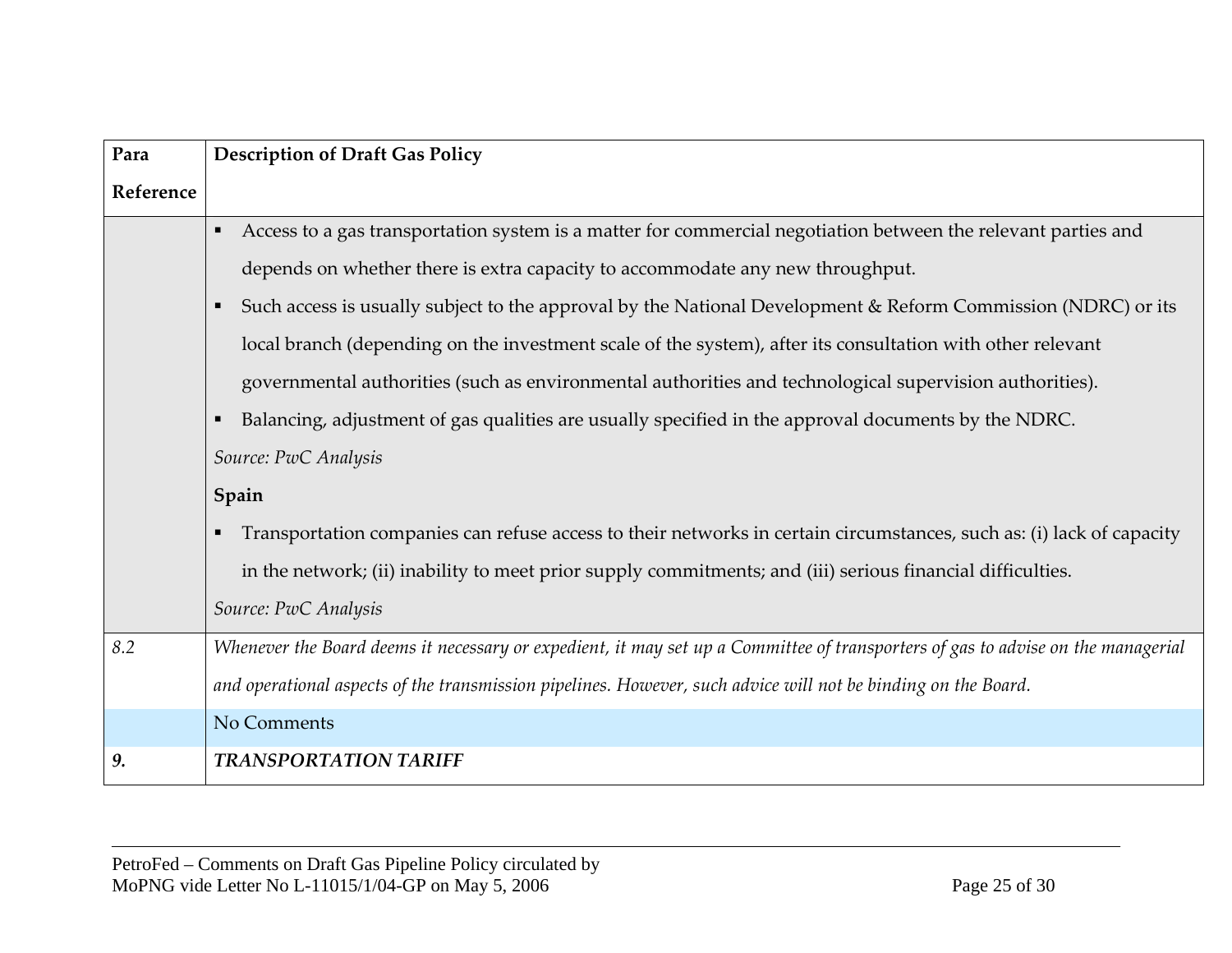| Para      | <b>Description of Draft Gas Policy</b>                                                                                                       |
|-----------|----------------------------------------------------------------------------------------------------------------------------------------------|
| Reference |                                                                                                                                              |
|           | The transportation tariffs of the common or contract carrier transmission pipelines or city or local natural gas distribution                |
|           | network as also the manner of determining such tariffs will be laid down by the Board as per the provisions under the Act and the            |
|           | regulations.                                                                                                                                 |
|           | This is in accordance to Section 22 (1) of the Act.                                                                                          |
| 10        | <b>TECHNICAL &amp; HSE STANDARDS</b>                                                                                                         |
|           | The Central Government/Board, in consultation with the Oil Industry Safety Directorate (OISD), shall review the existing rules               |
|           | $\epsilon$ standards, their applicability and develop a comprehensive set of technical $\epsilon$ HSE standards in respect of natural gas    |
|           | transmission & distribution pipelines and city or local natural gas distribution network. These standards shall cover technical $\mathcal S$ |
|           | HSE parameters in design, laying, operation & maintenance of natural gas transmission & distribution pipelines and city gas                  |
|           | distribution networks including associated facilities & equipment considering inter alia gas grid connectivity issues. The Board             |
|           | shall lay down the standards as per Section 11 (i) of the Act to ensure seamless development of natural gas transmission $\mathcal S$        |
|           | distribution infrastructure in the country.                                                                                                  |
|           | No Comments                                                                                                                                  |
| 11.       | STATUTORY CLEARANCES                                                                                                                         |
|           | The authorized entities will be required to obtain various statutory clearances including the environmental clearance for laying,            |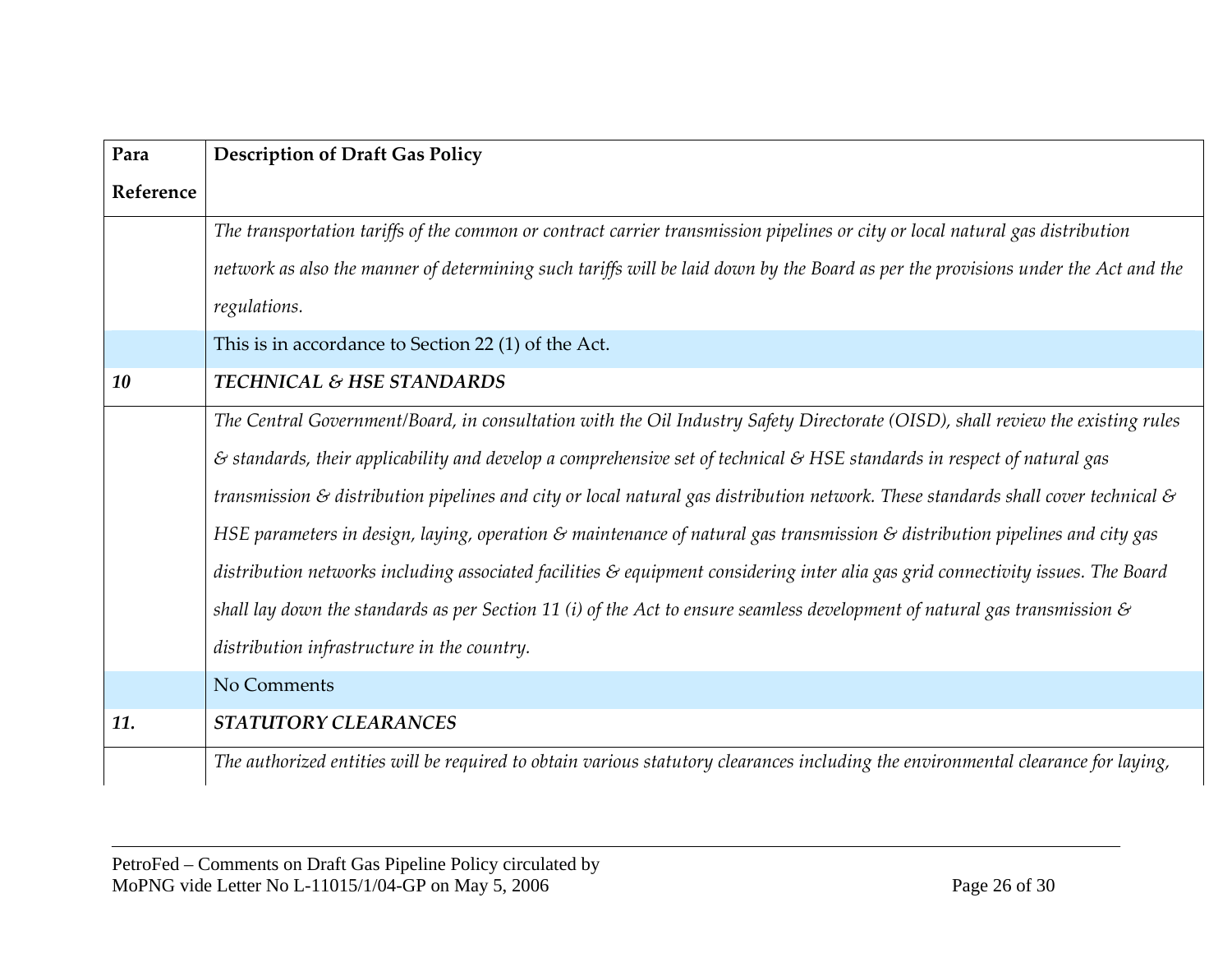| Para      | <b>Description of Draft Gas Policy</b>                                                                                                |
|-----------|---------------------------------------------------------------------------------------------------------------------------------------|
| Reference |                                                                                                                                       |
|           | building, operating or expanding a transmission pipeline or a city or local gas distribution network.                                 |
|           | No Comments                                                                                                                           |
| 12.       | <b>ROLE OF STATE GOVERNMENTS</b>                                                                                                      |
| 12.1      | The State Governments have a paramount role in facilitating speedy and timely completion and operation of transmission pipeline       |
|           | and city or local natural gas distribution network projects by ensuring various statutory and other clearances on a fast track basis. |
|           | The Central Government shall take up the matter with the State Governments accordingly.                                               |
|           | No Comments                                                                                                                           |
| 12.2      | The State Governments shall prepare their plans for developing the city or local gas distribution networks wherein they shall         |
|           | prioritize the cities or local areas to be taken up for setting up gas distribution networks. While prioritizing such cities or local |
|           | areas, they may be guided by environmental concerns, domestic $\mathcal S$ industrial fuel requirements, etc.                         |
|           | Natural Gas is Central Subject as per the Constitution. The role of State Government in prioritising cities or local areas            |
|           | to be taken up for setting up gas distribution networks is not clear as the priorities and investment decisions will be               |
|           | market determined.                                                                                                                    |
| 13.       | <b>FOREIGN DIRECT INVESTMENT POLICY</b>                                                                                               |
|           | The need for attracting the Foreign Direct Investment (FDI) in the infrastructure sector has been recognized as one of the            |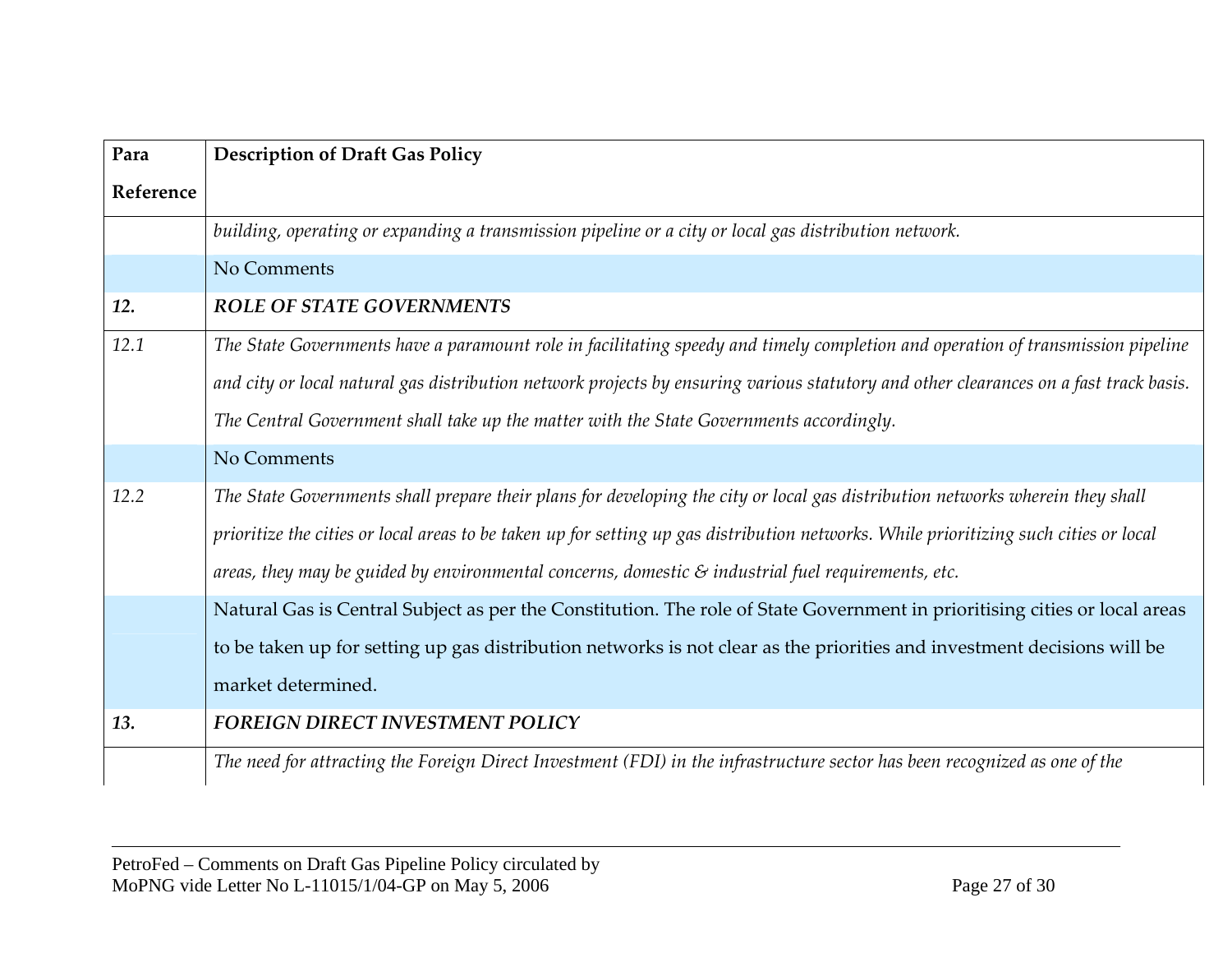| Para      | <b>Description of Draft Gas Policy</b>                                                                                           |
|-----------|----------------------------------------------------------------------------------------------------------------------------------|
| Reference |                                                                                                                                  |
|           | important drivers of the economic growth of our country. The Central Government has been making all efforts to invite and        |
|           | facilitate FDI to complement and supplement the domestic investment. FDI upto 100% is permitted in the laying of natural gas     |
|           | pipelines under the automatic approval route.                                                                                    |
|           | No Comments                                                                                                                      |
| 14.       | GAS TRANSMISSION PIPELINES TO HAVE INFRASTRUCTURE STATUS (to be finalized in consultation with                                   |
|           | MoF                                                                                                                              |
|           | Gas transmission pipelines are important infrastructure projects which enable the availability of gas to the various industrial  |
|           | units, including those in the crucial power and fertilizer sectors, in various parts of the country. Considering that the gas    |
|           | transmission pipelines are envisaged to have extra capacity available for use on common carrier basis by any third party on open |
|           | access and non-discriminatory basis, as brought out under para 4.1 above, such pipelines would come in the category of public    |
|           | infrastructure and would get infrastructure status and incentives available in terms of Section 10 (23G) and 80 IA of the Income |
|           | Tax Act.                                                                                                                         |
|           | Section 10(23G) has been deleted from Income Tax Act with effect from April 1, 2006.                                             |
| 15.       | <b>NATIONAL GAS ADVISORY BODY (NGAB)</b>                                                                                         |
|           | To promote and develop the transmission pipeline network and the city or local gas distribution networks in the country, there   |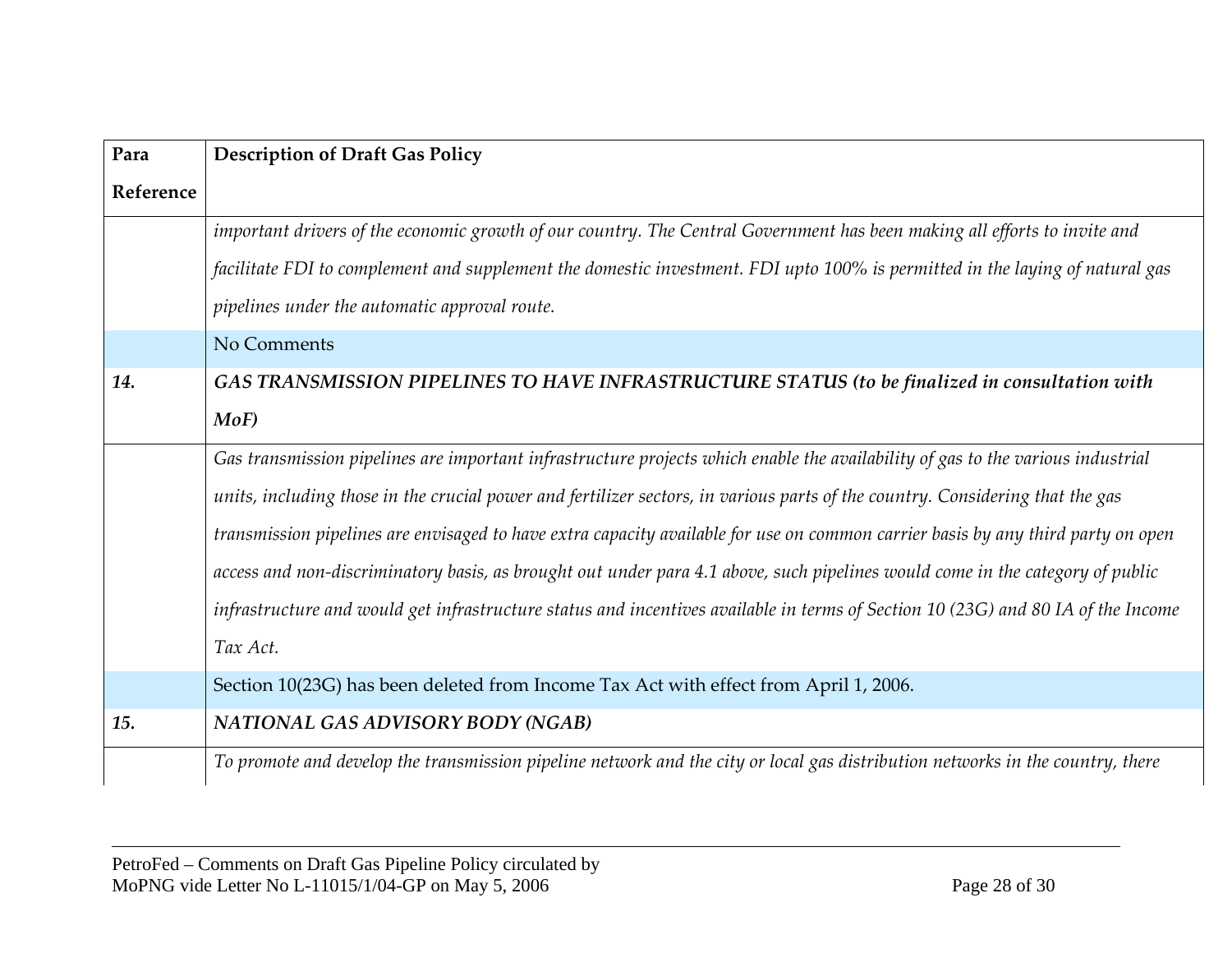| Para      | <b>Description of Draft Gas Policy</b>                                                                                            |
|-----------|-----------------------------------------------------------------------------------------------------------------------------------|
| Reference |                                                                                                                                   |
|           | shall be a "National Gas Advisory Body" (NGAB) for giving advice to the Central Government on the subject. The Secretary,         |
|           | Ministry of Petroleum and Natural Gas (MOP&NG) shall be the Chairman of NGAB and it will comprise representatives from            |
|           | the major gas consuming Ministries/Departments, State Governments, oil and gas industry, consumer organizations and               |
|           | industrial chambers/associations/expert bodies. The MOP&NG may notify the constitution of the NGAB from time to time. The         |
|           | advice of the NGAB shall not be binding on the Central Government.                                                                |
|           | No Comments                                                                                                                       |
| 16.       | <b>LONG TERM PLAN</b>                                                                                                             |
|           | With a view to facilitating the creation of a National Gas Grid and growth in the development of the city. or local natural gas   |
|           | distribution networks, the Central Government may prepare a long-term perspective plan for creating gas pipeline network in       |
|           | consultation with the Board, State Governments, oil & gas industry, gas consuming industries and other stake-holders. The         |
|           | perspective plan will take into account the projected availability of gas /LNG from different sources, the demand centres and the |
|           | need for Central Government intervention, if any, in making gas available to the consumers in different locations in the country. |
|           | The long-term Plan will be kept in view by the Board, while authorizing/approving new gas pipelines or city or local natural gas  |
|           | distribution networks. The Central Government may review the perspective plan from time to time and modify the same               |
|           | appropriately.                                                                                                                    |